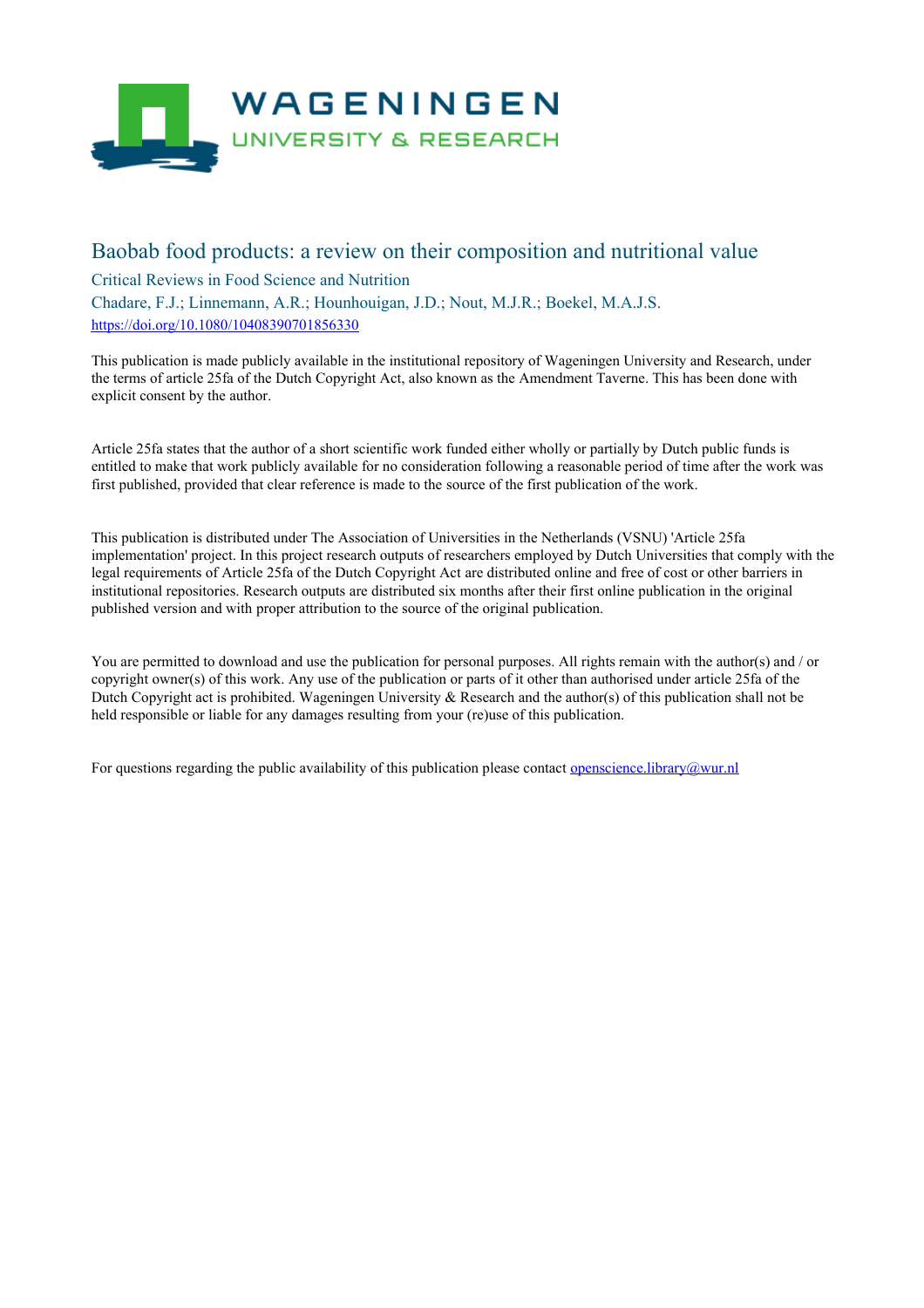

# **Baobab Food Products: A Review on their Composition and Nutritional Value**

## **F. J. CHADARE,<sup>1</sup>***,***<sup>2</sup> A. R. LINNEMANN,<sup>2</sup> J. D. HOUNHOUIGAN,<sup>1</sup> M. J. R. NOUT,<sup>2</sup> and M. A. J. S. VAN BOEKEL<sup>2</sup>**

<sup>1</sup>Faculty of Agronomic Sciences, University of Abomey-Calavi, Cotonou, Benin

2Department of Agrotechnology and Food Sciences, Wageningen University, Wageningen, The Netherlands

*Several authors have published about baobab food products. Data on macronutrients, micronutrients, amino acids, and fatty acids were collected from literature for pulp, leaves, seeds, and kernels of the baobab tree. The results show that baobab pulp is particularly rich in vitamin C; consumption of 40 g covers 84 to more than 100% of the Recommended Daily Intake (RDI) of pregnant women (19–30 years). The leaves are particularly rich in calcium (307 to 2640 mg/100 g dw), and they are known to contain good quality proteins with a chemical score of 0.81. The whole seeds and the kernels have a relatively high lipid content, 11.6 to 33.3 g/100 g dw and 18.9 to 34.7 g/100 g dw, respectively. The pulp and leaves exhibit antioxidant properties with a higher activity in the pulp than in the leaves. Reported nutrient contents of different baobab parts show a large variation, which may have arisen from various factors. Three recommendations are given for future research: 1. More attention should be given to accuracy and precision of analytical methods, 2. Research about digestibility and bioavailability of baobab products is needed, 3. The effect of storage and processing on the nutritional value of baobab products needs to be assessed.*

**Keywords** nutrients, antioxidant capacity, baobab pulp, baobab leaves, baobab seeds, baobab kernels

## *INTRODUCTION*

The African baobab tree (*Adansonia digitata*) and its related species belong to the family of Malvacea (Alverson et al., 1999). The tree occurs naturally in dry areas of Africa, mainly in the Sahelian, Soudano-Sahelian, and Soudanian zones; the distribution extends through the woodlands, savannas, and grasslands of sub-Saharan Africa to about 25◦S. It is characterized by its massive size, reaching to a height of 18–25 m. Crown shape ranges from depressed ovoid through globose to obovoid. The bark is smooth, reddish-brown, greyish-brown or purplish-grey, soft, and fibrous. Leaves are 2–3 foliate at the start of the season and they are early deciduous; more mature ones are 5–7(−9) foliate. Leaves of young trees are often simple. They are glabrous to tomentose; the former are preferred for food. The fruits are very variable, usually globose to ovoid but sometimes oblong-cylindrical, often irregular in shape, apex pointed, or obtuse, covered by velvety yellowish or greenish hairs (Sidibe and Williams, 2002). The fruits are indehiscent; they are broken open by chimpanzees, baboons, etc. or will crack open if they fall on a stony surface. They contain reniform seeds and powdery pulp (Baum, 1995).

The baobab is a multi-purpose tree with products having numerous food uses and medicinal properties, and a fibrous bark that is used for various applications (Sidibe and Williams, 2002; Codjia et al., 2001; Wickens, 1982). The pulp of the fruit, the seeds, and the leaves are all utilized and are essentially wildgathered foods. They are consumed daily by rural populations in Africa and are also commercialized. The tuberous taproot of seedlings and young saplings are also eaten, especially in times of famine. Baobab products (leaves, fruits, craft products, and bark) are sold on local, informal markets. Middlemen also operate and trade in the larger urban markets (Sidibe and Williams, 2002). In Benin, for instance, 6923 kg of pulp was sold for about 1370 euros in a rural market of Boukoumbe district in northern Benin by 48 vendors in the period from January to March 2001 (Codjia et al., 2003). In developed countries, e.g., Italy, baobab fruits are used to produce dietary supplements and cosmetics.

Previously published biochemical analyses revealed that baobab's edible parts (pulp, leaves, seeds) are rich in nutrients (Sidibe and Williams, 2002; Codjia et al., 2001; Yazzie et al.,

Address correspondence to A. R. Linnemann, Department of Agrotechnology and Food Sciences, PO Box 8129, 6700 EV Wageningen, The Netherlands. E-mail: anita.linnemann@wur.nl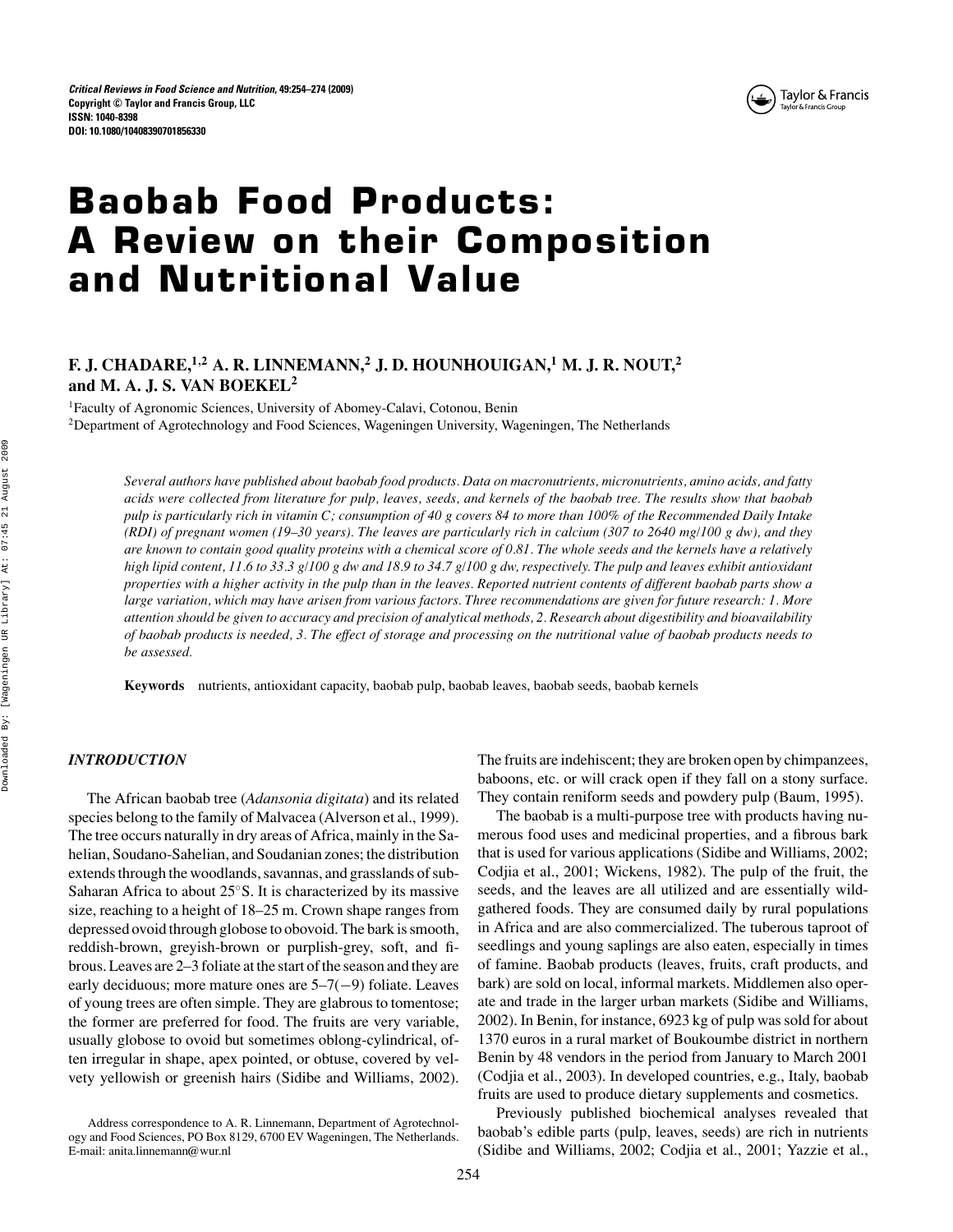1994; Sena et al., 1998; Nordeide et al., 1996; Barminas et al., 1998; Sidibe et al., 1996). Literature reviews on baobab by Sidibe and Williams (2002) and Diop et al. (2005) provide substantial information on the species taxonomy, distribution, properties, utilization, agronomy, and agroecology. However, these reviews did not deal in detail with the nutritional value of baobab food products. Information on the nutrient composition of food is essential to estimate adequate nutrient intake both at individual and group levels (Joyanes and Lema, 2006). The present review investigates the nutritional value of baobab food products based on data from various authors and critically evaluates the similarities and divergences of the values in relation to the research methods used. Research needs are identified on the basis of our review. For each component, the reported values are, as much as possible, converted into the same unit, and their average, minimum, and maximum values are calculated and reported in Table 1. Nonconverted data are shown as reported originally.

#### *LEAVES*

#### *Macronutrients*

Nordeide et al. (1996) and Lockett et al. (2000) found that the water content (Table 1) of dried baobab leaves was 6.4 and 8.2%, respectively. The average water content is then 7.3%. Oomen and Grubben (1978) investigated the moisture content of fresh leaves and found a value of 77%. The reported energy value varies from 1180 kJ/100 g dw (Becker, 1983) to 1580.6 kJ/100 g dw (Nordeide et al., 1996) with an average of 1380.3 kJ/100 g. The carbohydrate content varies from 40 g/100 g dw (Lockett et al., 2000) to 69 g/100 g dw (Nordeide et al., 1996); the average is 56.4 kJ/100 g. Crude protein contents vary from 10 g/100 g dw (Yazzie et al., 1994; Lockett et al., 2000) to 14.9 g/100 g dw (Nordeide et al., 1996). The reported values for fat content are generally low and vary from 4 g/100 g dw (Becker, 1983) to 6.3 g/100 g dw (Lockett et al., 2000). The ash content ranges from 11.5 g/100 g dw (Nordeide et al., 1996) to 15.9 g/100 g dw (Lockett et al., 2000).

The variability in the reported values for baobab leaves is lower than for the macronutrient composition of the pulp, despite the use of different measurement methods by the authors. The time-temperature combination used to determine water and ash contents were different. Energy was calculated using Atwaters' coefficients while carbohydrates were determined by difference. The fat content was determined either by the Soxtec system or gravimetrically, while the protein content was determined by Kjeldahl analysis. However, the number of authors who investigated the macronutrient composition of the leaves, is rather low.

## *Minerals*

Baobab leaves are very rich in calcium according to literature (Table 1). With an average of 1582.3 mg/100 g dw, the

reported values range between 1470 mg/100 g dw (Sena et al., 1998) and 2640 mg/100 g dw (Yazzie et al., 1994). However, lower values of 307 and 315 mg/100 g dw were mentioned by Yazzie et al. (1994), who studied different specimens of baobab leaves. Boukari et al. (2001) also measured the Ca content of selected African foods and mentioned that baobab dried leaves contain 2240 mg/100 g dw; among the 24 foods analyzed, baobab was ranked fifth after sorrel leaves (*Hibiscus sabdariffa*) (3630 mg/100 g dw), amaranth (*Amaranthus spp.*) leaves (3590 mg/100 g dw), okra (*Abelmoschu esculentus*)leaves (2850 mg/100 g dw), and onion (*Allium cepa*) leaves (2540 mg/100 g dw). The reported magnesium content ranges from 93.6 mg/100 g dw (Smith et al., 1996) to 549 mg/100 g dw (Glew et al., 1997). Smith et al. (1996) investigated the mineral content of dark, fine light, and rough light leaves and found a large variability in Mg content (93.6 mg/100 g dw for the dark leaves, 121.7 mg/100 g dw for the fine light leaves and 274.2 mg/100 g dw for the rough light leaves). It is presumed that the connotations "fine" and "rough," with respect to the leaves, refer to their pubescence. The potassium contents vary greatly from 140 mg/100 g dw to 1080 mg/100 g dw (Yazzie et al., 1994) with an average of 531 mg/100 g. The reported sodium contents range from 3.8 mg/100 g dw (Sena et al., 1998) to 163 mg/100 g dw (Glew et al., 1997); the average of the reported values is 83.4 mg/100 g dw. Smith et al. (1996) reported a copper content of 0.29 mg/100 g dw and most of the other values are between the latter and 1.6 mg/100 g dw, which is the highest value reported by Glew et al. (1997). The manganese content varies from 1.9 to 9.8 mg/100 g dw (Yazzie et al., 1994), and phosphorus contents range from 115 mg/100 g dw (Lockett et al., 2000) to 875.6 mg/100 g dw (Barminas et al., 1998). Zinc levels generally vary between 0.7 mg/100 g dw (Smith et al., 1996) and 4.0 mg/100 g dw (Yazzie et al., 1994). However, a higher value of 22.4 mg/100 g dw was reported by Barminas et al. (1998). The iron content varies greatly from 1.2 mg/100 g dw for rough leaves (Smith et al., 1996) to 100 mg/100 g dw (Yazzie et al., 1994). The molybdenum content is generally lower than 2 mg/100 g dw.

Lockett et al. (2000) used atomic absorption spectroscopy to determine most elements except P, whereas Sena et al. (1998) and Glew et al. (1997) used inductively coupled argon plasma atomic emission spectroscopy. Barminas et al. (1998) and Nordeide et al. (1996) used atomic absorption spectrophotometry, Smith et al. (1996) atomic absorption and Yazzie et al. (1994) atomic emission spectrophotometry.

The structure and the color of the leaves seem to be related to the mineral content (Smith et al., 1996). This apparent relation requires further investigation. Moreover, in future research better descriptions of analyzed leaf material are required to allow comparison.

To our knowledge, the bioavailability of these minerals has not been investigated. However, this is necessary to determine to which extent baobab leaves can be used to combat certain micronutrient deficiency problems.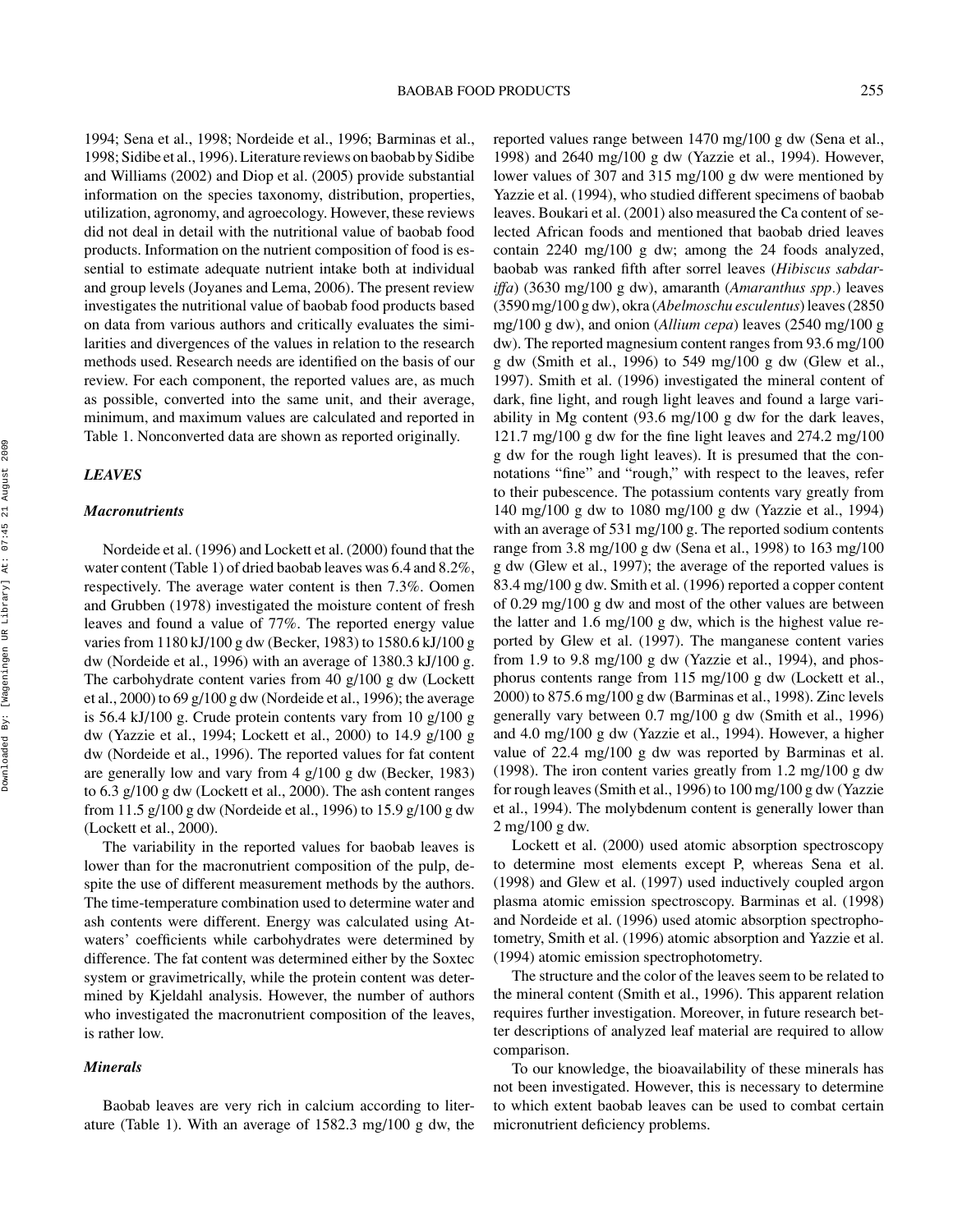|                                              |             |          |      | Pulp                                                                                                                                                                                                                          |         |                | Leaves |                                                                      |         |                 |      | Whole seeds                                                                                                    |         |                |      | Kernels               |                                                                                              |
|----------------------------------------------|-------------|----------|------|-------------------------------------------------------------------------------------------------------------------------------------------------------------------------------------------------------------------------------|---------|----------------|--------|----------------------------------------------------------------------|---------|-----------------|------|----------------------------------------------------------------------------------------------------------------|---------|----------------|------|-----------------------|----------------------------------------------------------------------------------------------|
|                                              | Average min |          | max  | References                                                                                                                                                                                                                    | Average | min            |        | max References                                                       | Average | min             | max  | References                                                                                                     | Average | min            |      | max References        |                                                                                              |
| Macronutrients<br>Water $(\%)$               | 11.6        | 2.0      | 27.5 | Becker, 1983; Obizoba<br>Soloviev et al., 2004)<br>and Amaechi, 1993;<br>2001; Osman, 2004;<br>1994; Lockett et al.,<br>2000; Murray et al.,<br>Saka and Msonthi,<br>Wehmeyer, 1966;<br>(Busson, 1965;                        | 7.3     | 6.4            | 8.2    | 1996; Lockett<br>(Nordeide et al.,<br>et al., 2000)                  | 7.2     | $\overline{61}$ | 8.2  | (Proll et al., 1998;<br>Lockett et al.,<br>2000)                                                               | 7.24    | 6.38           | 8.1  | (Obizoba and<br>1997) | Amaechi, 1993;<br>Igboeli et al.,                                                            |
| (kJ/100 g<br>Energy<br>d(w)                  | 1274        | 849 1495 |      | (Saka and Msonthi, 1994;<br>Murray et al., 2001;<br>Osman, 2004)                                                                                                                                                              | 1380    |                |        | Nordeide et al.,<br>1180 1581 (Becker, 1983;<br>1996)                | 1762    |                 |      | 1590 1935 (Proll et al., 1998;<br>Osman, 2004)                                                                 | 1965    |                |      |                       | 1965 1965 (Igboeli et al., 1997)                                                             |
| Carbohydrates 74.9<br>$(8/100)$ g<br>dw      |             |          |      | Becker, 1983; Obizoba<br>2001; Osman, 2004)<br>and Amaechi, 1993;<br>1994; Lockett et al.,<br>2000; Murray et al.,<br>Saka and Msonthi,<br>46.6 87.7 (Wehmeyer, 1966;                                                         | 56.4    | 40.2           | 69.0   | Nordeide et al.,<br>1996; Lockett<br>(Becker, 1983;<br>et al., 2000) | 31.7    | 5.2             | 56.8 | (Arnold et al., 1995;<br>Proll et al., 1998;<br>2000; Osman,<br>Lockett et al.,<br>2004)                       | 34.52   | 22.1           | 48.1 | Obizoba and           | 1997; Ajayi et al.,<br>2003; Nnam and<br>Amaechi, 1993;<br>Obiakor, 2003)<br>Igboeli et al., |
| (8/100)<br>Protein<br>d(w)<br>Crude          | 5.3         | 2.5      | 17   | Glew et al., 1997; Sena<br>(Wehmeyer, 1966; Nour<br>Amaechi, 1993; Saka<br>et al., 1980; Becker,<br>et al., 1998; Lockett<br>et al., 2001; Osman,<br>et al., 2000; Murray<br>and Msonthi, 1994;<br>1983; Obizoba and<br>2004) | 12.8    | 10.1           | 15.0   | Nordeide et al.,<br>1996; Lockett<br>(Becker, 1983;<br>et al., 2000) | 21.4    | 14.4            | 36.7 | (Arnold et al., 1995;<br>Glew et al., 1997;<br>Proll et al., 1998;<br>2000; Osman,<br>Lockett et al.,<br>2004) | 24.7    | $\overline{4}$ | 32.7 | (Obizoba and          | 1997; Ajayi et al.,<br>2003; Nnam and<br>Amaechi, 1993;<br>Obiakor, 2003)<br>Igboeli et al., |
| Crude lipids<br>$(8/100 \; \mathrm{g}$<br>dw | 3.6         | 0.2      | 15.5 | Glew et al., 1997; Sena<br>(Wehmeyer, 1966; Nour<br>Amaechi, 1993; Saka<br>et al., 1980; Becker,<br>et al., 1998; Lockett<br>et al., 2000; Murray<br>et al., 2001; Osman,<br>and Msonthi, 1994;<br>1983; Obizoba and<br>2004) | 4.9     | $\frac{4}{10}$ | 6.3    | Nordeide et al.,<br>1996; Lockett<br>(Becker, 1983;<br>et al., 2000) | 18.4    | 11.6            | 33.3 | (Arnold et al., 1995;<br>Glew et al., 1997;<br>Proll et al., 1998;<br>2000; Osman,<br>Lockett et al.,<br>2004) | 27.8    | 18.9           | 34.7 | Obizoba and           | 1997; Ajayi et al.,<br>2003; Nnam and<br>Amaechi, 1993;<br>Obiakor, 2003)<br>Igboeli et al., |
| (8/100)<br>dw<br>Fibre                       | 13.7        | 6.0 45.1 |      | Lockett<br>Wehmeyer, 1966; Nour<br>et al., 1980; Becker,<br>et al., 2001; Osman,<br>et al., 2000; Murray<br>1983; Saka and<br>Msonthi, 1994; 1<br>(Busson, 1965;<br>2004)                                                     | 19.2    | 11.0           | 27.5   | Lockett et al.,<br>(Becker, 1983;<br>2000)                           | 28.3    | 16.9            |      | 49.7 (Amold et al., 1995;<br>2000; Osman,<br>Lockett et al.,<br>2004)                                          | 21.2    | 21.2           |      |                       | 21.2 (Ajayi et al., 2003)                                                                    |

Table 1 Composition of baobab pulp, leaves, seeds and kernels. **Table 1** Composition of baobab pulp, leaves, seeds and kernels.

Downloaded By: [Wageningen UR Library] At: 07:45 21 August 2009 Downloaded By: [Wageningen UR Library] At: 07:45 21 August 2009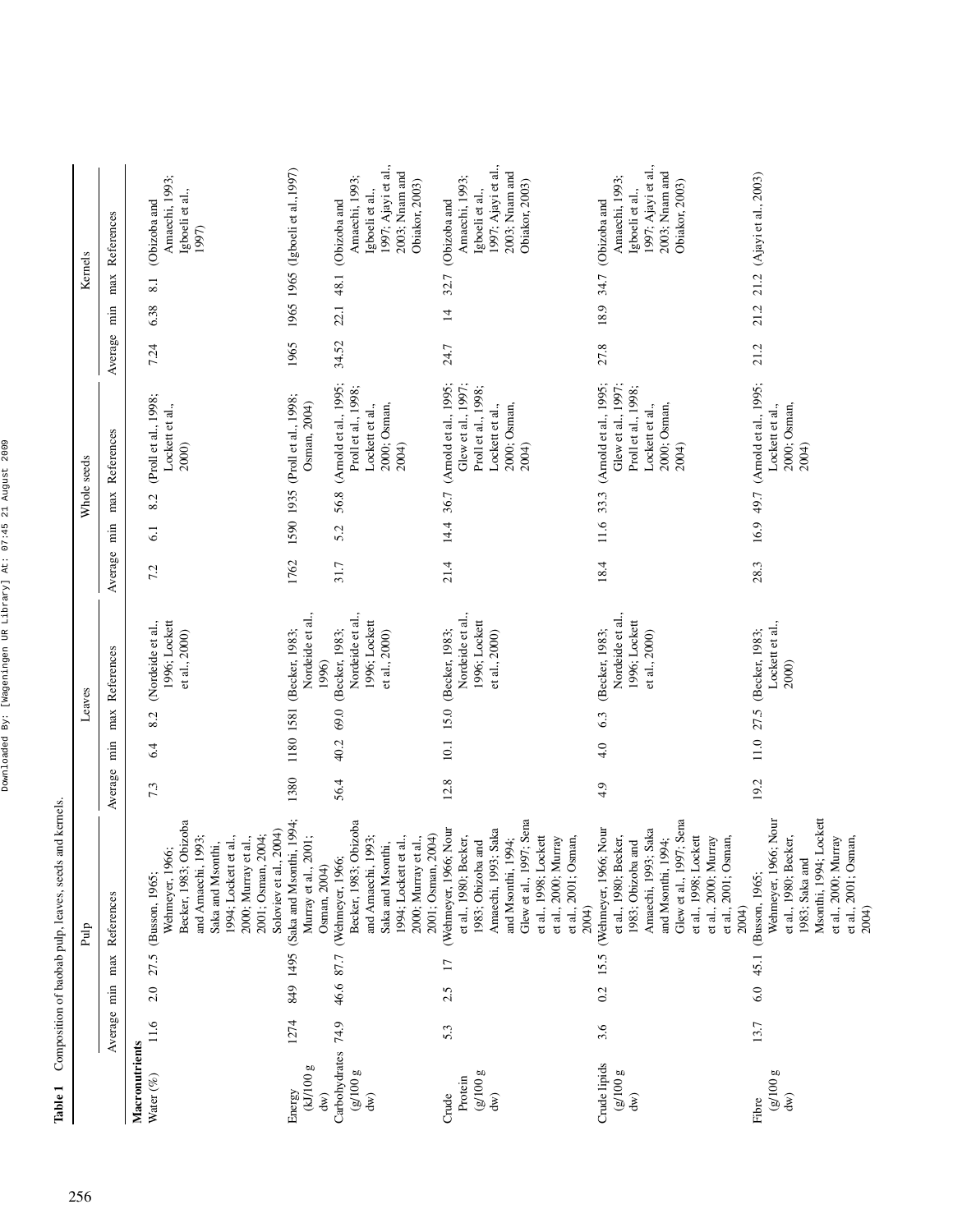| 1997; Ajayi et al.,<br>2003; Nnam and<br>Amaechi, 1993;<br>Obiakor, 2003)<br>Igboeli et al.,<br>7.9 (Obizoba and                                                                     | Amaechi, 1993;<br>$0.43$ 3.76 (Obizoba and  | Ajayi et al., 2003;<br>Odetokun, 1996;<br>Nnam and                   | Obiakor, 2003)                                            |                                       |                                  |                                     | Amaechi, 1993;<br>$0.02$ 5.36 (Obizoba and               | Odetokun, 1996;       | Ajayi et al., 2003;<br>Nnam and | Obiakor, 2003) | (Obizoba and<br>0.632.39            | Odetokun, 1996;<br>Amaechi, 1993;       | Ajayi et al., 2003;           | Obiakor, 2003)<br>Nnam and                           |                                                      | 17.4 (Odetokun, 1996;                | Ajayi et al., 2003;<br>Obiakor, 2003)<br>Nnam and | (Odetokun, 1996;<br>$\Xi$            | Ajayi et al., 2003)                                                                                       | (Continued on next page) |
|--------------------------------------------------------------------------------------------------------------------------------------------------------------------------------------|---------------------------------------------|----------------------------------------------------------------------|-----------------------------------------------------------|---------------------------------------|----------------------------------|-------------------------------------|----------------------------------------------------------|-----------------------|---------------------------------|----------------|-------------------------------------|-----------------------------------------|-------------------------------|------------------------------------------------------|------------------------------------------------------|--------------------------------------|---------------------------------------------------|--------------------------------------|-----------------------------------------------------------------------------------------------------------|--------------------------|
| 5                                                                                                                                                                                    |                                             |                                                                      |                                                           |                                       |                                  |                                     |                                                          |                       |                                 |                |                                     |                                         |                               |                                                      |                                                      | $\frac{6}{1}$                        |                                                   | 0.2                                  |                                                                                                           |                          |
| 6.50                                                                                                                                                                                 | 1.36                                        |                                                                      |                                                           |                                       |                                  |                                     | 1.54                                                     |                       |                                 |                | 1.39                                |                                         |                               |                                                      |                                                      | 6.6                                  |                                                   | 0.65                                 |                                                                                                           |                          |
| 1995; Proll et al.,<br>1998; Lockett<br>Osman, 2004)<br>(Arnold et al.,<br>et al., 2000;                                                                                             | (Arnold et al., 1995;<br>Glew et al., 1997; | 2000; Osman,<br>Lockett et al.,<br>2004)                             |                                                           |                                       |                                  |                                     | (Arnold et al., 1995;<br>Lockett et al.,                 | 2000; Osman,          | 2004)                           |                | (Arnold et al., 1995;               | Glew et al., 1997;<br>Lockett et al.,   | 2000; Osman,                  | 2004)                                                |                                                      | 1387 (Arnold et al., 1995;           | Osman, 2004)                                      | (Amold et al., 1995;                 | Glew et al., 1997;<br>2000; Osman,<br>Lockett et al.,<br>2004)                                            |                          |
| 6.4                                                                                                                                                                                  | 395<br>29.6                                 |                                                                      |                                                           |                                       |                                  |                                     | 3.0                                                      |                       |                                 |                | 7.1                                 |                                         |                               |                                                      |                                                      | 428                                  |                                                   | 696                                  |                                                                                                           |                          |
| 4.0                                                                                                                                                                                  |                                             |                                                                      |                                                           |                                       |                                  |                                     | 1.3                                                      |                       |                                 |                | 1.8                                 |                                         |                               |                                                      |                                                      |                                      |                                                   | 282                                  |                                                                                                           |                          |
| 5.3                                                                                                                                                                                  | 252                                         |                                                                      |                                                           |                                       |                                  |                                     | 2.3                                                      |                       |                                 |                | 5.1                                 |                                         |                               |                                                      |                                                      | 908                                  |                                                   | 402                                  |                                                                                                           |                          |
| 1996; Lockett<br>11.5 15.9 (Nordeide et al.,<br>et al., 2000)                                                                                                                        | Grubben, 1978;<br>307 2640 (Oomen and       | Prentice et al.,<br>1993; Yazzie<br>et al., 1994;                    | 1996; Glew et al.,<br>Nordeide et al.,                    | et al., 1998; Sena<br>1997; Barminas  | Lockett et al.,<br>et al., 1998; | 2000; Boukari<br>$et$ al., $2001$ ) | Glew et al., 1997;<br>(Smith et al., 1996;<br>1.6<br>0.3 | Barminas et al.,      | 1998; Lockett<br>et al., 2000)  |                | (Yazzie et al., 1994;<br>254<br>1.2 | Nordeide et al.,<br>1996; Smith         | et al., 1996; Glew            | Barminas et al.,<br>et al., 1997;                    | 1998; Sena et al.,<br>1998; Lockett<br>et al., 2000) | 140 1080 (Yazzie et al., 1994;       | Sena et al., 1998)                                | (Yazzie et al., 1994;<br>549<br>93.6 | Smith et al., 1996;<br>Glew et al., 1997;<br>1998; Sena et al.,<br>Barminas et al.,<br>1998; Lockett      | et al., 2000)            |
| 13.7                                                                                                                                                                                 | 1582                                        |                                                                      |                                                           |                                       |                                  |                                     | 0.8                                                      |                       |                                 |                | 65.3                                |                                         |                               |                                                      |                                                      | 531                                  |                                                   | 339                                  |                                                                                                           |                          |
| Nour<br>et al., 1980; Obizoba<br>and Amaechi, 1993;<br>2001; Osman, 2004)<br>Saka and Msonthi,<br>1994; Lockett et al.,<br>2000; Murray et al.,<br>Wehmeyer, 1966;<br>(Busson, 1965; | Obizoba and Amaechi,<br>(Nour et al., 1980; | Msonthi, 1994; Arnold<br>al.,<br>1993; Prentice et<br>1993; Saka and | et al.,<br>1997; Sena et al., 1998;<br>et al., 1995; Glew | Lockett et al., 2000;<br>Osman, 2004) |                                  |                                     | 1993; Sena et al., 1998;<br>Obizoba and Amaechi,         | Lockett et al., 2000; | Osman, 2004)                    |                | 10.4 (Obizoba and Amaechi,          | Msonthi, 1994; Arnold<br>1993; Saka and | et al.,<br>et al., 1995; Glew | 1998;<br>Lockett et al., 2000;<br>1997; Sena et al., | Osman, 2004)                                         | 1994;<br>726 3272 (Saka and Msonthi, | Sena et al., 1998;<br>Osman, 2004)                | 1994;<br>100 300 (Saka and Msonthi,  | Arnold et al., 1995;<br>Glew et al., 1997; Sena<br>et al., 1998; Lockett<br>et al., 2000; Osman,<br>2004) |                          |
| 6.4                                                                                                                                                                                  | 701                                         |                                                                      |                                                           |                                       |                                  |                                     | 1.8                                                      |                       |                                 |                |                                     |                                         |                               |                                                      |                                                      |                                      |                                                   |                                      |                                                                                                           |                          |
| 1.9                                                                                                                                                                                  | $3.0\,$                                     |                                                                      |                                                           |                                       |                                  |                                     | 0.2                                                      |                       |                                 |                | $\equiv$                            |                                         |                               |                                                      |                                                      |                                      |                                                   |                                      |                                                                                                           |                          |
| 4.9                                                                                                                                                                                  | 302                                         |                                                                      |                                                           |                                       |                                  |                                     | 0.9                                                      |                       |                                 |                | 4.3                                 |                                         |                               |                                                      |                                                      | 1794                                 |                                                   | 195                                  |                                                                                                           |                          |
| Ash $(g/100 g)$<br>$d$ w)                                                                                                                                                            | Minerals (mg/100 gdw)<br>්                  |                                                                      |                                                           |                                       |                                  |                                     | $\vec{c}$                                                |                       |                                 |                | £                                   |                                         |                               |                                                      |                                                      | K                                    |                                                   | Mg                                   |                                                                                                           |                          |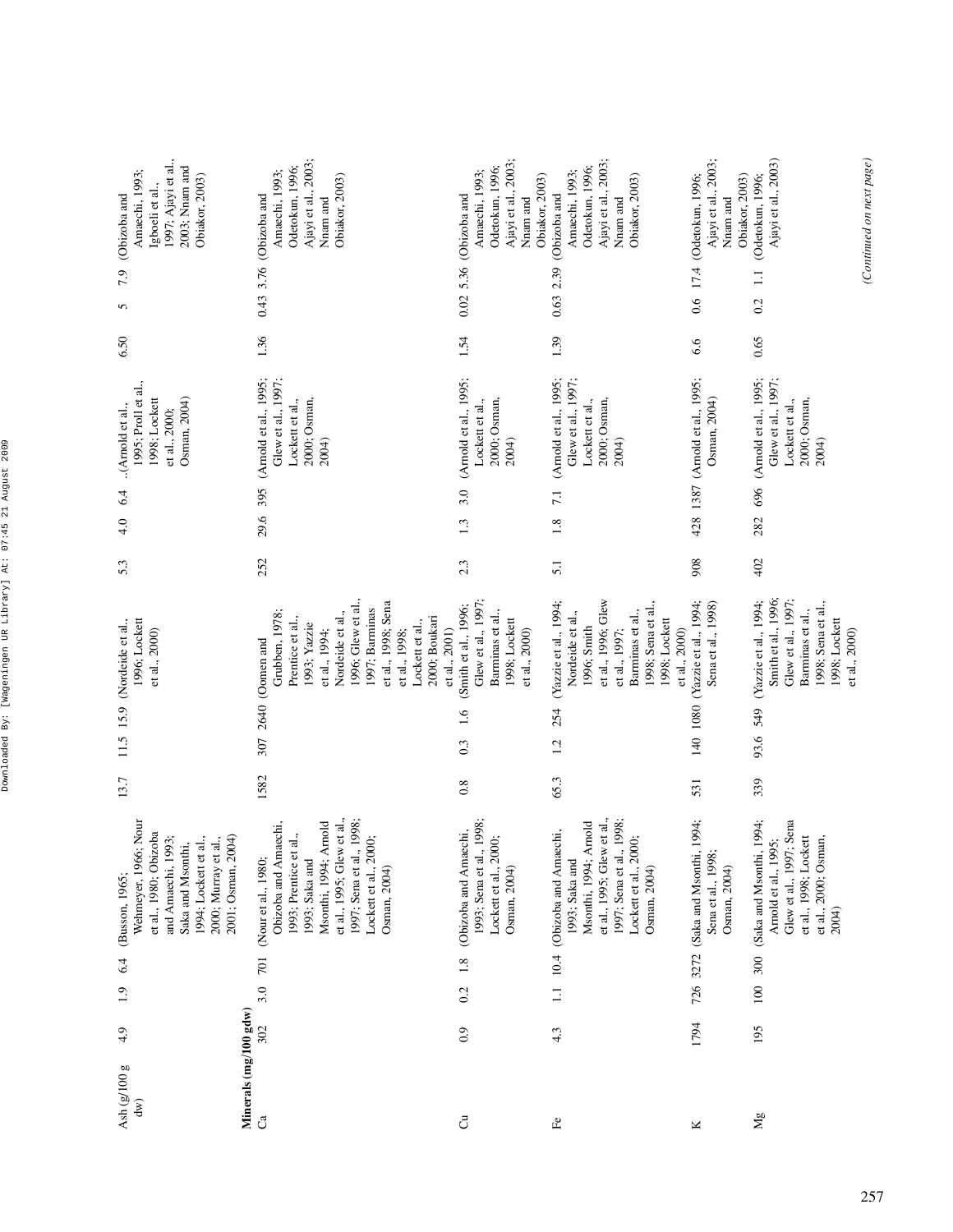| Table 1                      |                              |                                      | seeds and kernels. (Continued)<br>Composition of baobab pulp, leaves,                                                                            |             |          |                                                                                                                                                                             |        |                 |             |                                                                                         |      |                                                                                                                    |
|------------------------------|------------------------------|--------------------------------------|--------------------------------------------------------------------------------------------------------------------------------------------------|-------------|----------|-----------------------------------------------------------------------------------------------------------------------------------------------------------------------------|--------|-----------------|-------------|-----------------------------------------------------------------------------------------|------|--------------------------------------------------------------------------------------------------------------------|
|                              |                              |                                      | Pulp                                                                                                                                             |             |          | Leaves                                                                                                                                                                      |        |                 | Whole seeds |                                                                                         |      | Kernels                                                                                                            |
|                              |                              |                                      | Average min max References                                                                                                                       |             |          | Average min max References                                                                                                                                                  |        |                 |             | Average min max References                                                              |      | Average min max References                                                                                         |
| $\sum_{n=1}^{\infty}$        | 0.7                          | 0.4                                  | 1998; Lockett<br>et al., 2000)<br>1.0 (Sena et al.,                                                                                              | 1.9<br>6.0  | 9.8      | 1996; Glew et al.,<br>(Yazzie et al., 1994;<br>1997; Sena et al.,<br>1998; Lockett<br>Smith et al.,<br>et al., 2000)                                                        | $\Box$ | $1.1 \quad 1.1$ |             | (Glew et al., 1997;<br>Lockett et al.,<br>2000)                                         | 1.49 | Ajayi et al., 2003)<br>0.15 2.84 (Odetokun, 1996;                                                                  |
| $\tilde{\mathbf{z}}$         | 14.8                         | 0.8                                  | Glew et al., 1997; Sena<br>31.1 (Saka and Msonthi, 1994;<br>et al., 1998; Osman,<br>2004)                                                        | 3.8<br>83.4 | 163      | Sena et al., 1998)<br>(Glew et al., 1997;                                                                                                                                   | 2.3    | 1.9             | 2.7         | (Amold et al., 1995;<br>Glew et al., 1997)                                              | 0.91 | 0.17 1.64 (Ajayi et al., 2003;<br>Obiakor, 2003)<br>Nnam and                                                       |
| $\sim$                       | 106                          | 0.0425                               | et al., 1995; Glew et al.,<br>1997; Sena et al., 1998)<br>Msonthi, 1994; Arnold<br>Obizoba and Amaechi,<br>(Nour et al., 1980;<br>1993; Saka and | 115<br>274  | 875      | et al., 1994; Glew<br>1998; Sena et al.,<br>Barminas et al.,<br>1998; Lockett<br>1993; Yazzie<br>(Prentice et al.,<br>et al., 1997;<br>et al., 2000)                        | 453    |                 |             | 5.6 738 (Amold et al., 1995;<br>Glew et al., 1997;<br>Lockett et al.,<br>2000)          | 109  | Odetokun, 1996;<br>Amaechi, 1993;<br>Obiakor, 2003)<br>0.38 326 (Obizoba and<br>Nnam and                           |
| $\overline{z}$               | 1.7                          | 0.5                                  | 1997; Sena et al., 1998;<br>3.2 (Obizoba and Amaechi,<br>Lockett et al., 2000;<br>1993; Arnold et al.,<br>1995; Glew et al.,<br>Osman, 2004)     | 4.1         | 0.7 22.4 | (Yazzie et al., 1994;<br>et al., 1996; Glew<br>1998; Sena et al.,<br>Barminas et al.,<br>Nordeide et al.,<br>1998; Lockett<br>1996; Smith<br>et al., 1997;<br>et al., 2000) | 5.0    | 2.6             | 7.3         | (Arnold et al., 1995;<br>Glew et al., 1997;<br>2000; Osman,<br>Lockett et al.,<br>2004) | 1.42 | Ajayi et al., 2003;<br>Odetokun, 1996;<br>Amaechi, 1993;<br>Obiakor, 2003)<br>$0.10$ 3.57 (Obizoba and<br>Nnam and |
| <b>B1</b> Thiamine           | Vitamins $(mg/100 g)$<br>0.3 | 0.0                                  | Becker, 1983; Arnold<br>0.6 (Santos Oliveira, 1975;<br>et al., 1995)                                                                             |             |          |                                                                                                                                                                             |        |                 |             |                                                                                         |      |                                                                                                                    |
| Riboflavin<br>B <sub>2</sub> | $\overline{0}$ .             | $\overline{0}$ .<br>$\overline{0}$ . | Becker, 1983; Arnold<br>(Santos Oliveira, 1975;<br>et al., 1995)                                                                                 |             |          |                                                                                                                                                                             |        |                 |             |                                                                                         |      |                                                                                                                    |
| <b>B3</b> Niacin             | 2.2                          | 2.7<br>1.8                           | Becker, 1983; Arnold<br>(Santos Oliveira, 1975;<br>et al., 1995)                                                                                 |             |          |                                                                                                                                                                             |        |                 |             |                                                                                         |      |                                                                                                                    |
| Vitamin A<br>Vitamin C       |                              |                                      |                                                                                                                                                  |             |          |                                                                                                                                                                             |        |                 |             |                                                                                         |      |                                                                                                                    |
|                              | 290                          | 360<br>209                           | Becker, 1983; Arnold<br>(Nour et al., 1980;<br>et al., 1995)                                                                                     |             |          |                                                                                                                                                                             |        |                 |             |                                                                                         |      |                                                                                                                    |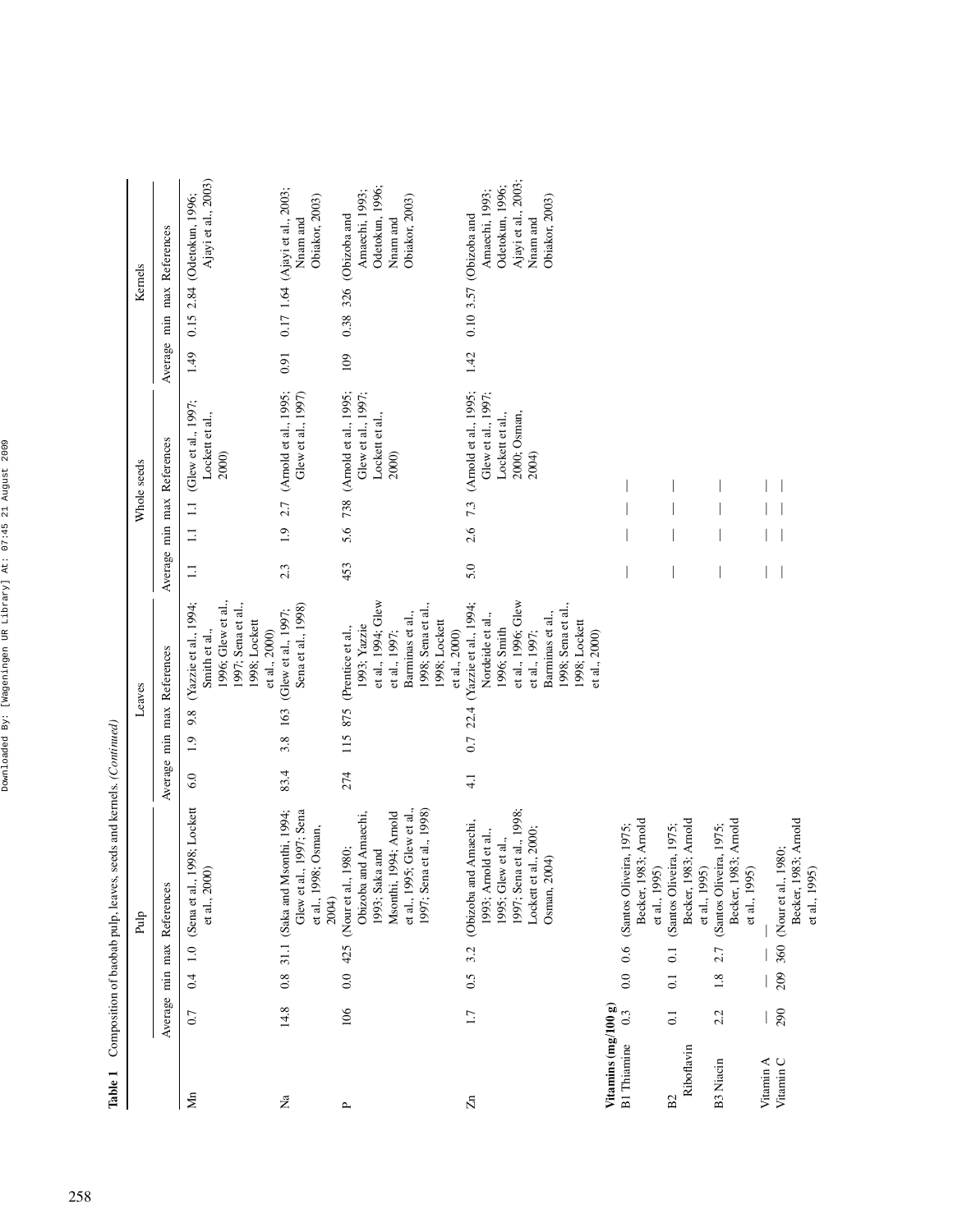| Ē      |
|--------|
| ۰<br>O |
| Ş<br>٢ |
| Ě      |
|        |

| Amino Acids (g/100 g proteins) |     |               |                  |                                                           |      |                          |      |                                                                                                |      |          |      |                                                                 |
|--------------------------------|-----|---------------|------------------|-----------------------------------------------------------|------|--------------------------|------|------------------------------------------------------------------------------------------------|------|----------|------|-----------------------------------------------------------------|
| Alanine                        | 5.6 | 3.3           | 8.2              | (Glew et al., 1997; Sena                                  | 6.4  | 5.8                      | 7.5  | (Yazzie et al., 1994;                                                                          | 8.0  | 5.4      | 11.5 | (Glew et al., 1997;                                             |
|                                |     |               |                  | et al., 1998; Osman,<br>2004)                             |      |                          |      | Glew et al., 1997;<br>Sena et al., 1998)                                                       |      |          |      | Proll et al., 1998;<br>Osman, 2004)                             |
| Arginine                       | 6.8 | $4\cdot$      | 8.4              | (Glew et al., 1997; Sena<br>et al., 1998; Osman,<br>2004) | 7.7  | $6\ddot{4}$              | 11.1 | Glew et al., 1997;<br>Sena et al., 1998)<br>(Yazzie et al., 1994;                              | 11.5 | $\equiv$ | 25.5 | Proll et al., 1998;<br>(Glew et al., 1997;<br>Osman, 2004)      |
| Aspartic<br>acid               | 7.5 | 5.2           | 11.0             | (Glew et al., 1997; Sena<br>et al., 1998; Osman,<br>2004) | 10.6 | $\overline{\phantom{0}}$ | 12.5 | (Yazzie et al., 1994;<br>Glew et al., 1997;<br>Sena et al., 1998)                              | 16.9 | 10.3     | 23.4 | (Proll et al., 1998;<br>Osman, 2004)                            |
| Cysteic acid                   | 1.3 | $1.0\,$       | 1.7              | (Sena et al., 1998;<br>Osman, 2004)                       | 2.3  | 1.5                      | 3.9  | Glew et al., 1997;<br>Sena et al., 1998)<br>(Yazzie et al., 1994;                              | 2.8  | 1.5      | 5.2  | Proll et al., 1998;<br>(Glew et al., 1997;<br>Osman, 2004)      |
| Glutanic<br>acid               | 8.4 | $\frac{1}{4}$ | 14.6             | (Glew et al., 1997; Sena<br>et al., 1998; Osman,<br>2004) | 10.5 | 7.4                      | 12.9 | (Yazzie et al., 1994;<br>Sena et al., 1998)<br>Glew et al., 1997;                              | 35.9 | 23.7     | 59.2 | Proll et al., 1998;<br>(Glew et al., 1997;<br>Osman, 2004)      |
| Glycine                        | 6.2 | 2.9           | 11.4             | (Glew et al., 1997; Sena<br>et al., 1998; Osman,<br>2004) | 5.5  | 4.8                      | 6.7  | (Yazzie et al., 1994;<br>Glew et al., 1997;<br>Sena et al., 1998)                              | 8.8  | 5.3      | 12.5 | Proll et al., 1998;<br>(Glew et al., 1997;<br>Osman, 2004)      |
| Histidine                      | 2.0 | 1.2           | 3.4              | (Glew et al., 1997; Sena<br>et al., 1998; Osman,<br>2004) | 2.1  | 1.7                      | 2.6  | 1996; Glew et al.,<br>1997; Sena et al.,<br>(Yazzie et al., 1994;<br>Nordeide et al.,<br>1998) | 3.4  | 2.2      | 5.4  | Proll et al., 1998;<br>(Glew et al., 1997;<br>Osman, 2004)      |
| Isoleucine                     | 3.6 | 2.2           | 5.1              | (Glew et al., 1997;<br>Osman, 2004)                       | 5.7  | 4.7                      | 7.5  | 1996; Glew et al.,<br>(Yazzie et al., 1994;<br>1997; Sena et al.,<br>Nordeide et al.,<br>1998) | 5.8  | 3.6      | 9.6  | Proll et al., 1998;<br>(Glew et al., 1997;<br>Osman, 2004)      |
| Leucine                        | 5.4 | $\frac{1}{4}$ | 7.6              | (Glew et al., 1997; Sena<br>et al., 1998; Osman,<br>2004) | 8.3  | 7.2                      | 9.7  | 1997; Sena et al.,<br>(Yazzie et al., 1994;<br>1996; Glew et al.,<br>Nordeide et al.,<br>1998) | 10.6 | 7.0      | 17.8 | Proll et al., 1998;<br>(Glew et al., 1997;<br>Osman, 2004)      |
| Lysine                         | 4.0 | 1.7           | $\overline{6.0}$ | (Glew et al., 1997; Sena<br>et al., 1998; Osman,<br>2004) | 5.6  | 4.7                      | 6.7  | 1996; Glew et al.,<br>(Yazzie et al., 1994;<br>1997; Sena et al.,<br>Nordeide et al.,<br>1998) | 6.9  | 5.0      | 10.1 | Proll et al., 1998;<br>(Glew et al., 1997;<br>Osman, 2004)      |
| Methionine                     | 1.9 | 0.2           | 4.9              | (Glew et al., 1997; Sena<br>et al., 1998; Osman,<br>2004) | 1.7  | 0.9                      | 2.6  | 1996; Glew et al.,<br>1997; Sena et al.,<br>(Yazzie et al., 1994;<br>Nordeide et al.,<br>1998) | 1.9  | 1.0      | 3.4  | Proll et al., 1998;<br>(Glew et al., 1997;<br>Osman, 2004)      |
| Phenylalanine                  | 3.5 | 2.1           | $\dot{4}$        | (Glew et al., 1997; Sena<br>et al., 1998; Osman,<br>2004) | 5.5  | 4.8                      | 6.5  | (Yazzie et al., 1994;<br>1997; Sena et al.,<br>1996; Glew et al.<br>Nordeide et al.,<br>1998)  | 7.2  | 4.0      |      | Proll et al., 1998;<br>12.3 (Glew et al., 1997;<br>Osman, 2004) |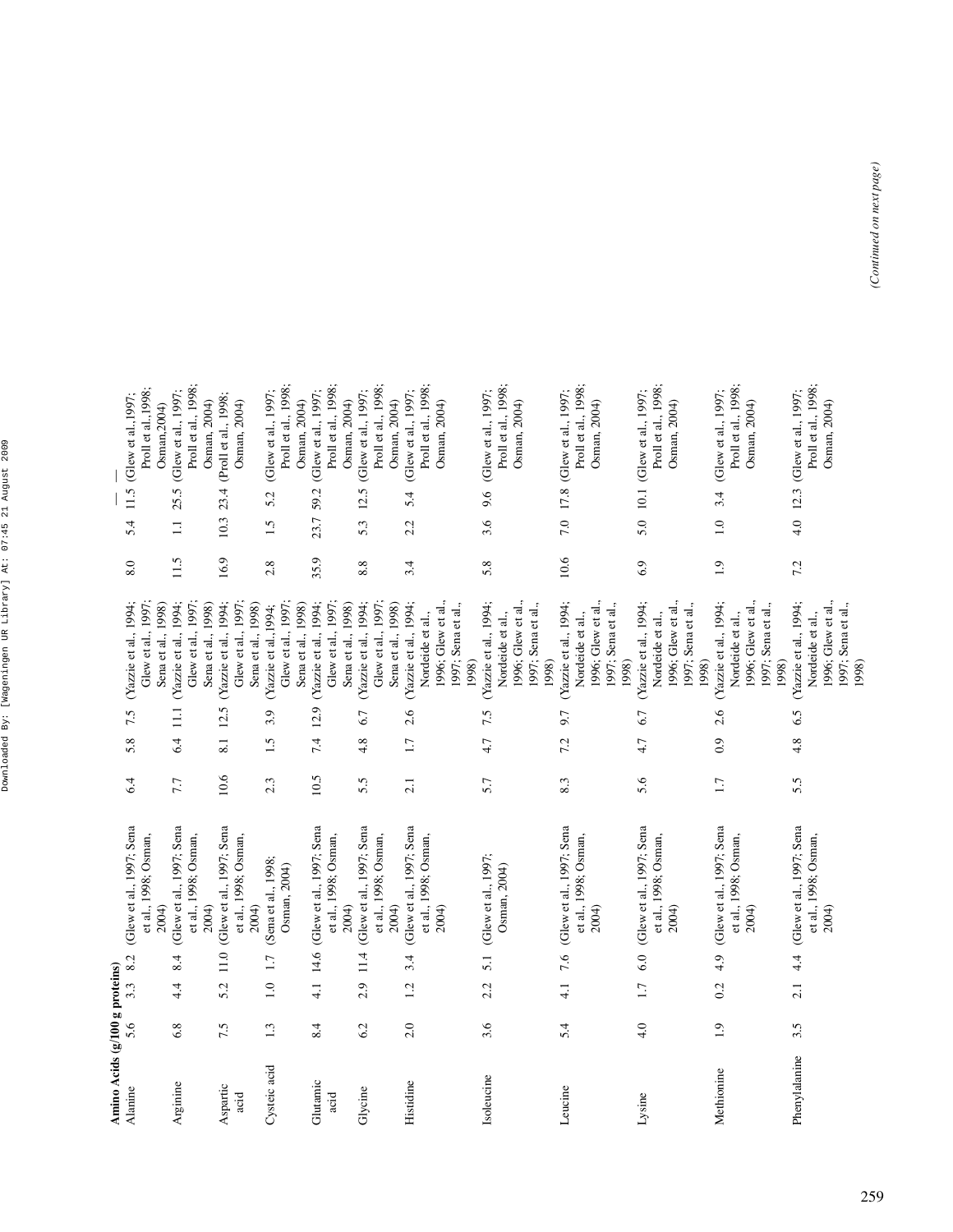| Table 1                                                            |      |            | Composition of baobab pulp, leaves, seeds and kernels. (Continued)        |      |      |     |                                                                                                |     |     |     |                                                                  |                            |  |
|--------------------------------------------------------------------|------|------------|---------------------------------------------------------------------------|------|------|-----|------------------------------------------------------------------------------------------------|-----|-----|-----|------------------------------------------------------------------|----------------------------|--|
|                                                                    |      |            | Pulp                                                                      |      |      |     | Leaves                                                                                         |     |     |     | Whole seeds                                                      | Kernels                    |  |
|                                                                    |      |            | Average min max References                                                |      |      |     | Average min max References                                                                     |     |     |     | Average min max References                                       | Average min max References |  |
| Prolamine                                                          | 3.7  | 5.1<br>2.2 | (Sena et al., 1998;<br>Osman, 2004)                                       |      |      |     |                                                                                                | 6.9 | 6.9 | 6.9 | (Osman, 2004)                                                    |                            |  |
| Proline                                                            | 7.0  | 5.4        | 8.7 (Glew et al., 1997; Sena<br>et al., 1998)                             | 5.6  | 4.9  | 6.6 | (Yazzie et al., 1994;<br>Glew et al., 1997;<br>Sena et al., 1998)                              | 9.1 |     |     | Proll et al., 1998)<br>4.9 13.3 (Glew et al., 1997;              |                            |  |
| Serine                                                             | 3.3  | 2.2        | 4.4 (Glew et al., 1997; Sena<br>Osman,<br>et al., 1998;<br>2004)          | 4.3  | 3.6  | 5.6 | Glew et al., 1997;<br>(Yazzie et al., 1994;<br>Sena et al., 1998)                              | 8.3 | 5.8 |     | Proll et al., 1998;<br>12.9 (Glew et al., 1997;<br>Osman, 2004)  |                            |  |
| Threonine                                                          | 2.7  | 2.4        | 997; Sena<br>Osman,<br>2.8 (Glew et al., 1<br>et al., 1998;<br>2004)      | 3.9  | 3.4  | 4.8 | 1996; Glew et al.,<br>(Yazzie et al., 1994;<br>1997; Sena et al.,<br>Nordeide et al.,<br>1998) | 5.8 | 3.8 | 7.9 | Proll et al., 1998;<br>(Glew et al., 1997;<br>Osman, 2004)       |                            |  |
| Tryptophan                                                         | 3.5  | 0.7        | 997; Sena<br>6.4 (Glew et al., 1<br>et al., 1998)                         | 1.9  | 1.0  | 3.0 | 1996; Glew et al.,<br>(Yazzie et al., 1994;<br>1997; Sena et al.,<br>Nordeide et al.,<br>1998) | 2.6 | 1.4 | 3.7 | Proll et al., 1998)<br>(Glew et al., 1997;                       |                            |  |
| Tyrosine                                                           | 8.5  |            | 997; Sena<br>Osman,<br>0.9 20.6 (Glew et al., 1<br>et al., 1998;<br>2004) | 4.0  | 3.4  | 5.1 | 1996; Glew et al.,<br>(Yazzie et al., 1994;<br>1997; Sena et al.,<br>Nordeide et al.,<br>1998) | 3.9 | 1.5 | 7.4 | Proll et al., 1998;<br>(Glew et al., 1997;<br>Osman, 2004)       |                            |  |
| Valine                                                             | 4.9  | 3.8        | 6.0 (Glew et al., 1997; Sena<br>: Osman,<br>et al., 1998;<br>2004)        | 6.0  | 5.2  | 7.0 | (Yazzie et al., 1994;<br>1996; Glew et al.,<br>1997; Sena et al.,<br>Nordeide et al.,<br>1998) | 8.5 | 5.9 |     | Proll et al., 1998;<br>13.5 (Glew et al., 1997;<br>Osman , 2004) |                            |  |
| Fatty acids (mg/g dw)<br>C.8                                       |      |            |                                                                           | 0.01 |      |     | 0.01 0.01 (Sena et al., 1998)                                                                  |     |     |     |                                                                  |                            |  |
| $\frac{\text{(Capylic)}}{\text{C:12}}$                             |      |            |                                                                           | 0.09 |      |     | 0.09 0.09 (Sena et al., 1998)                                                                  |     |     |     |                                                                  |                            |  |
| $\begin{array}{c} \textrm{(Lauric)} \\ \textrm{C14:0} \end{array}$ | 0.2  | 0.2        | 0.2 (Sena et al., 1998)                                                   | 0.37 |      |     | 0.37 0.37 (Sena et al., 1998)                                                                  |     |     |     |                                                                  |                            |  |
| $$\mathrm{(Mystiric)}$$ C16:0<br>(Palmitic)                        | 13.6 |            | 997; Sena<br>et al., 1998)<br>0.2 27.0 (Glew et al., 1                    | 1.72 | 0.24 | 3.2 | Sena et al., 1998)<br>(Glew et al., 1997;                                                      |     |     |     |                                                                  |                            |  |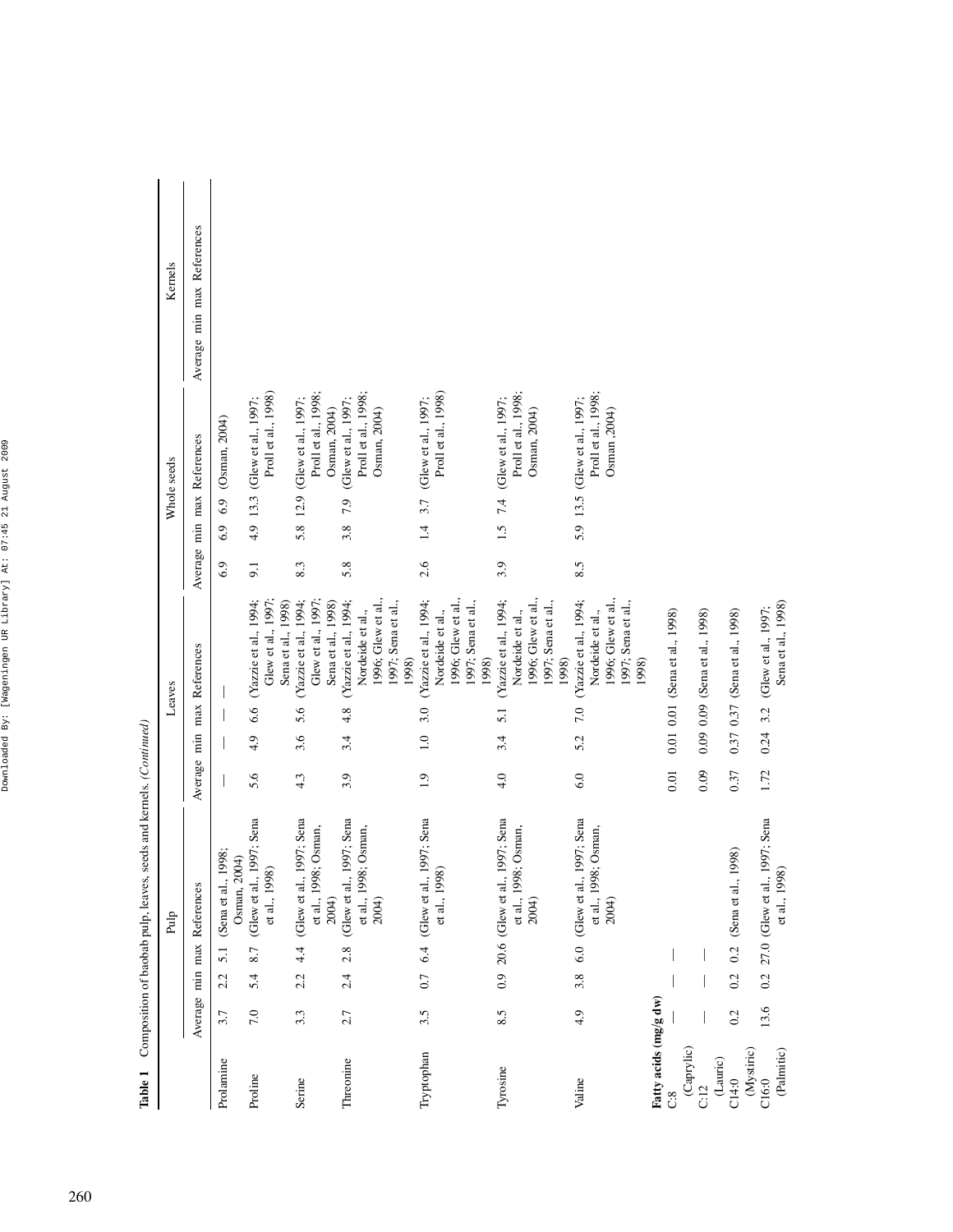| C16:1       | $\begin{array}{c} \hline \end{array}$ |  |                                   | $\overline{0}$ |           | 0.01 0.21 (Glew et al., 1997; |
|-------------|---------------------------------------|--|-----------------------------------|----------------|-----------|-------------------------------|
| Palmi-      |                                       |  |                                   |                |           | Sena et al., 1998)            |
| toleic)     |                                       |  |                                   |                |           |                               |
| C18:0       | 33                                    |  | 3.3 3.3 (Sena et al., 1998)       | 0.19           | 0.04 0.35 |                               |
| (Stearic)   |                                       |  |                                   |                |           |                               |
| C18:1       | 25                                    |  | 25 25 (Sena et al., 1998)         | 0.22           |           | 0.06 0.39 (Glew et al., 1997; |
| (Oleic)     |                                       |  |                                   |                |           | Sena et al., 1998)            |
| C18:2       | 13.5                                  |  | 0.0 27.0 (Glew et al., 1997; Sena | 0.55           | 0.1       | (Glew et al., 1997;           |
| (Linoleic)  |                                       |  | et al., 1998)                     |                |           | Sena et al., 1998)            |
| C18:3       | $\tilde{c}$                           |  | 0.2 0.9 (Glew et al., 1997; Sena  | 2.09           | 0.0841    | (Glew et al., 1997;           |
| (Linolenic) |                                       |  | et al., 1998)                     |                |           | Sena et al., 1998)            |
| C20:0       | $\overline{0.7}$                      |  | 0.7 0.7 (Sena et al., 1998)       | 0.15           |           | 0.15 0.15 (Sena et al., 1998) |
| (Arachidic) |                                       |  |                                   |                |           |                               |
| C20:1       | 0.04                                  |  | $0.04$ 0.04 (Sena et al., 1998)   |                |           |                               |
| (Gadoleic)  |                                       |  |                                   |                |           |                               |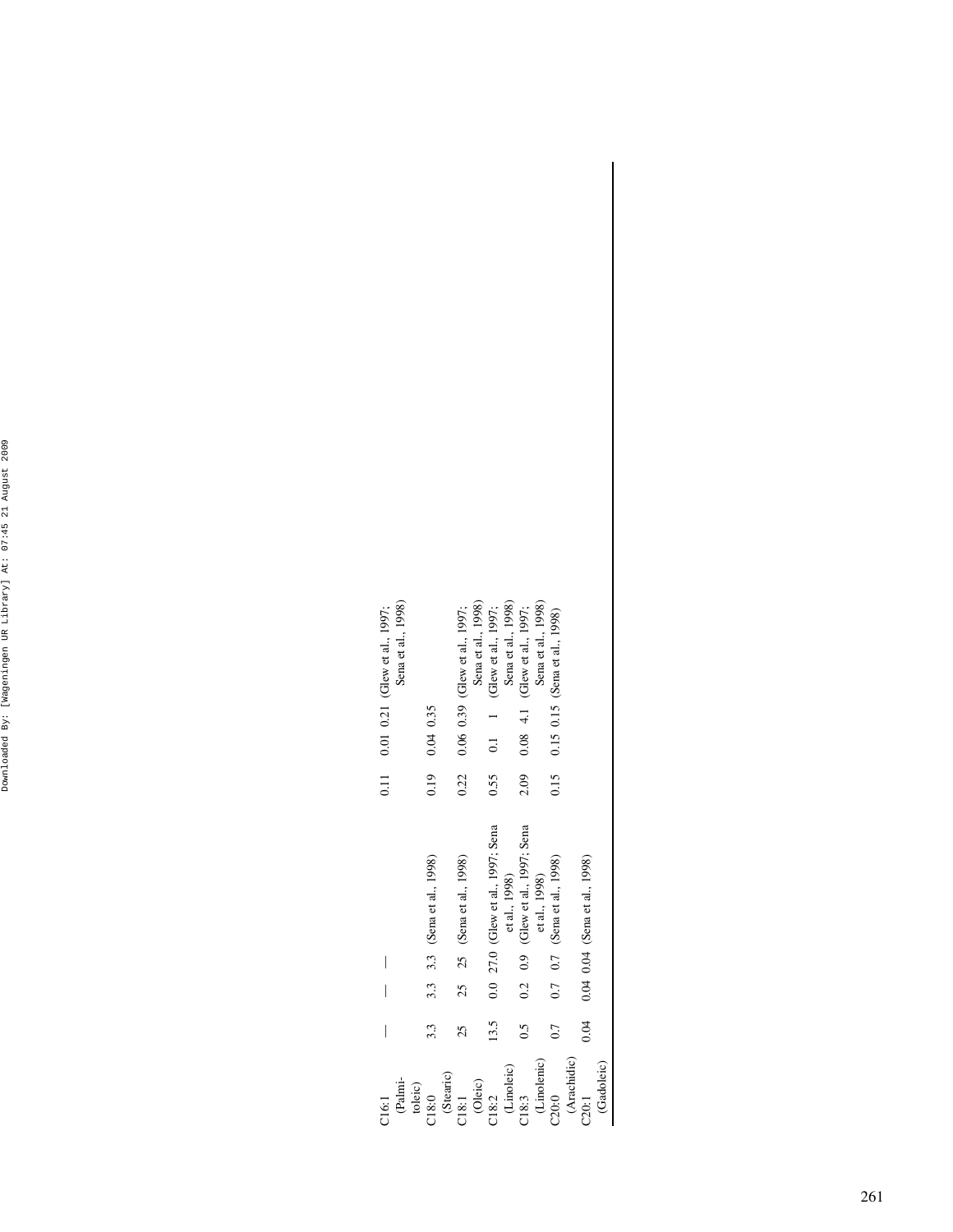| Table 2 |  | Vitamin A contents of baobab leaves |  |  |
|---------|--|-------------------------------------|--|--|
|---------|--|-------------------------------------|--|--|

|                           |                                  | Sun dried   |                        |             | Shade dried                                                                              |                        |
|---------------------------|----------------------------------|-------------|------------------------|-------------|------------------------------------------------------------------------------------------|------------------------|
| Leaves                    | $\alpha$ carotene<br>$(\mu$ g/g) | $(\mu$ g/g) | Retinol<br>$(\mu$ g/g) | $(\mu$ g/g) | $\beta$ carotene equivalent $\alpha$ carotene $\beta$ carotene equivalent<br>$(\mu$ g/g) | Retinol<br>$(\mu$ g/g) |
| Young trees, small leaves | 5.7                              | 74.5        | 12.9                   | 12.9        | 156                                                                                      | 27.2                   |
| Young trees, large leaves | 6.7                              | 54.0        | 9.3                    | 5.1         | 130                                                                                      | 22.0                   |
| Old trees, small leaves   | 9.9                              | 87.0        | 15.3                   | 19.4        | 147                                                                                      | 26.2                   |
| Old trees, large leaves   | 4.1                              | 69.0        | 11.5                   | 7.1         | 107                                                                                      | 18.5                   |

Source: Scheuring et al. (1999).

#### *Vitamins*

Only few authors have investigated the vitamin A content of baobab leaves. Scheuring et al. (1999) found that the simple practice of drying baobab leaves in the shade protects against deterioration of provitamin A. The selection of small leaves (which is tree specific) further increased provitamin A by 20%. The combination of small leaves and shade drying enabled the retention of the provitamin A content up to 27  $\mu$ g retinol equivalent per gram of dried leaf powder (Table 2). Other authors mention the carotenoid content of baobab leaves (Table 3). Vertuani et al. (2002) found that baobab leaves have an Integral Antioxidant Capacity (IAC) of 8.7 mmol/g. The IAC represents the sum of the antioxidant capacity of hydrophilic and lipophilic antioxidants, calculated as mmol equivalents in activity of Trolox, determined in the best experimental conditions for the sample. The antioxidant activity may be due to the presence of carotenoids or other phenolic compounds, but this needs to be checked.

The type of leaves analyzed, young or old, sun or shade dried, is not indicated by Sena et al. (1998) and Nordeide et al. (1996) and their reported values are far below the general range of the ones reported by Scheuring et al. (1999). Becker (1983) reported thiamine, riboflavin, and niacin content of 0.13, 0.82, and 8.06 mg/100 g dw, respectively.

## *Amino Acids*

Concerning the amino acid content, the highest averages from the reported values were found for aspartic acid (10.6 g/100 g protein), glutamic acid (10.5 g/100 g protein), leucine (8.3 g/100 g protein), and arginine (7.7 g/100 g protein), whereas the lowest

**Table 3** Carotenoid contents of baobab leaves

| <b>Authors</b>                                  | Lutein | $\alpha$ -Carotene | $\beta$ -carotene | Vitamin A<br>total Retinol<br>equivalent |
|-------------------------------------------------|--------|--------------------|-------------------|------------------------------------------|
| Sena et al. 1998 ( $\mu$ g/g<br>dw) (Niger)     | 50.9   | 0.92               | 17.2              |                                          |
| Nordeide et al., 1996<br>$(\mu$ g/100 g) (Mali) |        | trace              | 670               | 112                                      |
| Nordeide et al., 1996<br>$(\mu$ g/g)*           |        |                    | 6.7               | 1.12                                     |

∗Converted values.

values were found for methionine (1.7 g/100 g protein) and tryptophan (1.9 g/100 g protein) (Table 1). Nordeide et al. (1996) mentioned that the limiting amino acid for baobab leaf products is lysine. The authors also computed the chemical score (FAO/WHO/UNU, 1985) using the reference amino acid pattern for preschool children (2–5 years) and found that it was 81% for baobab leaves. The amino acid chemical score should be in the order of 60 and above (Nordeide et al., 1996). This implies that the leaves of *A. digitata* are potentially valuable protein sources to be used to complement the amino acid profile of local dishes, namely in order to improve the protein quality of agricultural products that are not deficient in lysine, e.g., cereals. Similarly, Yazzie et al. (1994) calculated the chemical score using tryptophan, the most limiting essential amino acid and found that baobab leaf contains significant amounts of all the essential amino acids. The variation in the reported amino acid contents is relatively low between authors, and also between different specimens analyzed by the same author. A comparison with other forest leaves showed that the chemical scores of *Tamarindus indica* dried leaves, *Parkia biglobosa*, *Amaranthus viridis* dried leaves, and *Allium cepa* dried leaves are 79%, 61%, 51%, and 47%, respectively (Nordeide et al., 1996).

#### *Fatty Acids*

Few authors investigated the fatty acid content of baobab leaves, and the reported data by Sena et al. (1998) and Glew et al. (1997) show many differences. The leaves mainly seem to contain oleic and palmitic acid.

## *Antinutrients*

Baobab leaves contain some toxicants (Andy and Eka, 1985). Phytic acid content varies from 0.04 mg/100 g in market samples to 0.05 mg/100 g in field samples. Total oxalic acid ranges from 4.37 mg/100 g in field samples (with 40% soluble oxalate) to 5.26 mg/100 g in market samples (with 37% soluble oxalate). Baobab leaves contain also 37.2 g/100 g (market samples) to 40.4 mg/100 g (field samples) hydrocyanic acid. Tannins levels are 17.8 mg/100 g and 19.8 mg/100 g in market samples and field samples, respectively. These values are below the known toxic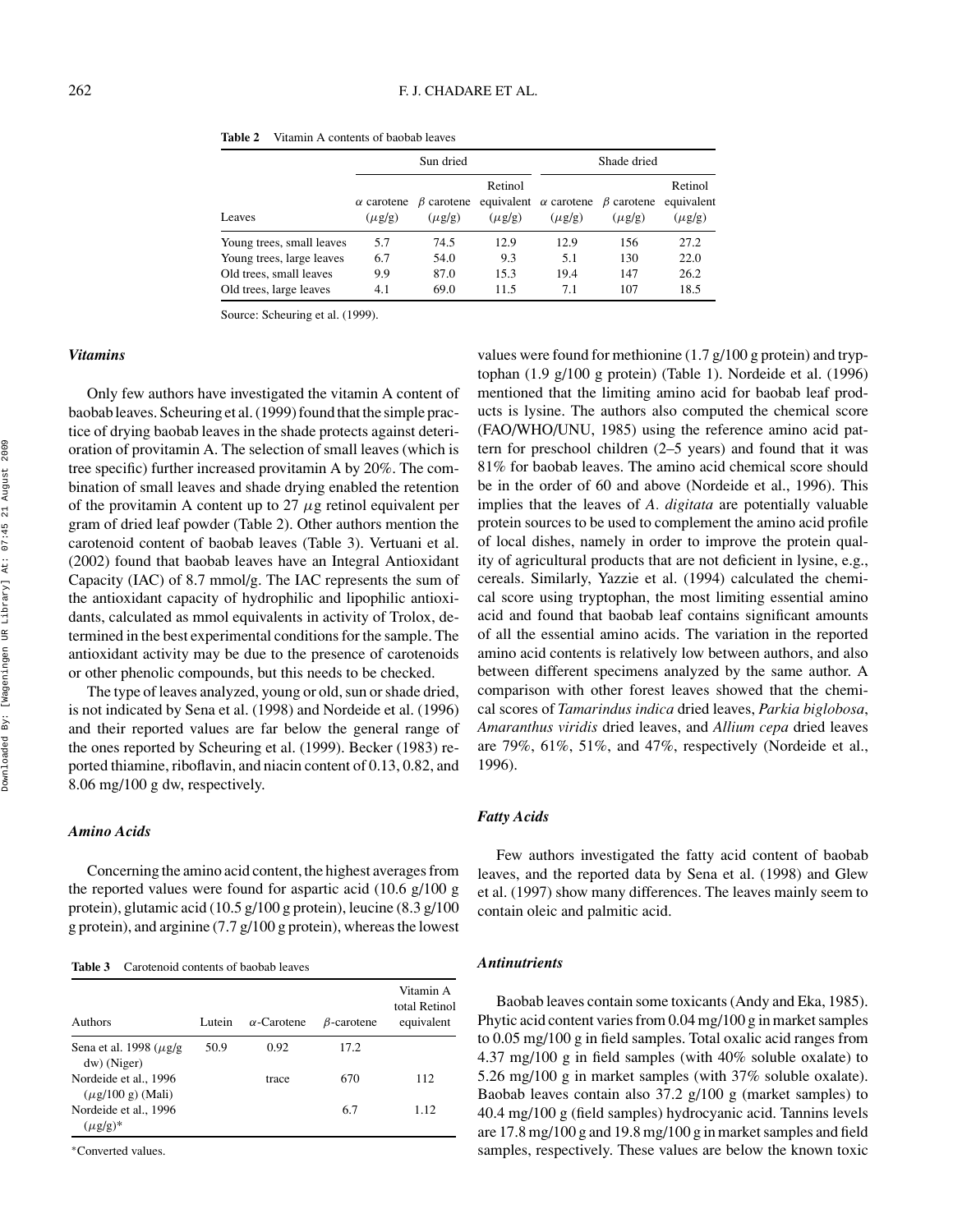levels but may interfere with the nutrients and possibly decrease their digestibility and availability (Andy and Eka, 1985).

## *THE PULP*

#### *Macronutrients*

## *Water*

The reported water content (Table 1) varies considerably between authors, and ranges from 2% to 27.5%. Values lower than 10% (namely 2% to 8.7%) are mentioned (Becker, 1983; Busson, 1965; Murray et al., 2001; Nour et al., 1980; Wehmeyer, 1966), while higher values varying from 10 up to 27.5% are also reported (Lockett et al., 2000; Soloviev et al., 2004; Obizoba and Amaechi, 1993; Osman, 2004; Saka and Msonthi, 1994). The average of all reported values is 11.6%. This average water content is a bit high for a powdery type of product such as baobab pulp and may negatively influence its shelf life.

## *Carbohydrates*

Reported carbohydrate contents (Table 1) range from 46.6 g/100 g dw (Murray et al., 2001) to 88 g/100 g dw (Wehmeyer, 1966). The average of the reported values is 79.9 g/100 g dw. Most authors determined carbohydrates by difference, so these values are not expected to be very accurate. However, Murray et al. (2001) determined different types of carbohydrates and only the fraction containing monosaccharides and disaccharides was calculated by difference. The presence of sugar was also mentioned by Soloviev et al. (2004), who found a total soluble sugar content of 7.2–11.2 g/100 g dw in baobab pulp, while Nour et al. (1980) reported 23.2% of total sugars and 19.9% of reducing sugars. According to Murray et al. (2001), simple sugars in baobab pulp account for about 35.6% of the total carbohydrate content. This explains the noticeable sweet taste of the pulp. However, the sweetness may vary for different types of pulp.

#### *Crude Proteins*

Generally, the reported crude protein content (Table 1) varies from 2.5 g/100 g dw (Lockett et al., 2000) to 3.6 g/100 g dw (Osman, 2004). However, Obizoba and Amaechi (1993) reported higher values of 15.3 g/100 g dw for protein in the pulp, using analytical methods similar to those applied by the other researchers. Most authors used Kjeldahl analysis with the conversion factor of 6.25 to determine the protein content of baobab pulp. Moreover, after amino acid analysis, Sena et al. (1998) mentioned a total protein content of 17 g/100 g dw. The value mentioned by Sena et al. (1998) is comparable to the one of Obizoba and Amaechi (1993), despite the hydrolysis procedure before amino acid analysis.

#### *Crude Lipid*

The reported crude lipid contents (Table 1) of baobab pulp vary from 0.21 g/100 g dw (Nour et al., 1980) to 15.5 g/100 g dw (Glew et al., 1997) with an average of 3.6 g/100 g dw. The value reported by Glew et al. (1997) was obtained after fatty acids analysis (hydrolysis of sample before determination) and was quite similar to the one reported by Sena et al. (1998), who mentioned a total lipid content of  $(12.7 \text{ g}/100 \text{ g dw})$ . The highest values without fatty acid analyses, 4.3 and 4.1 g/100 g dw, respectively, were reported by Saka and Msonthi (1994) and Obizoba and Amaechi (1993), who however used (a) dilute acid hydrolysis and hexane extraction and (b) the method using the Soxtec system (extractable materials readily passed from the sample and dissolved in the organic solvent, similar to a tea bag in hot water for a duration of 1 h), respectively. The latter method was also used by Lockett et al. (2000), who found a very low fat content of 0.41 g/100 g dw. The Soxhlet and the gravimetric method were also mentioned, but all results were different; the great variation observed may have an origin other than the method used.

#### *Energy*

The energy value varies from 848.9 kJ/100 g dw (Murray et al., 2001) to 1494.9 kJ/100 g dw (Osman, 2004) (Table 1). The values reported averaged 1275 kJ/100 g. Note that the method for carbohydrate determination of Murray et al. (2001) was different from the generally used method of difference, and that this may have affected his result. Furthermore, the coefficients used by authors to compute the energy value are sometimes slightly different.

#### *Fibers*

Fiber contents are lower than  $12.5\%$  in most cases (Table 1), ranging generally from 6.0 g/100 g dw (Osman, 2004) to 12.5 g/100 g dw (Lockett et al., 2000). However, Murray et al. (2001) mentioned a high value of 45.1 g/100 g dw, which is the maximum of the reported values. The average of the reported values is 13.7 g/100 g dw. Murray et al. (2001) measured the fibers (after extraction of fat) by a gravimetric method, while the others used AOAC methods (Nour et al., 1980; Osman, 2004) or an acid and alkaline hydrolysis method (Saka and Msonthi, 1994).

## *Ash*

The reported ash contents (Table 1) are from 4.1 (Busson, 1965) to 6.4 g/100 g dw (Lockett et al., 2000) with the exception of the very low value of 1.9 g/100 g dw reported by Obizoba and Amaechi (1993). The methods used by the authors vary considerably with respect to the time temperature combinations.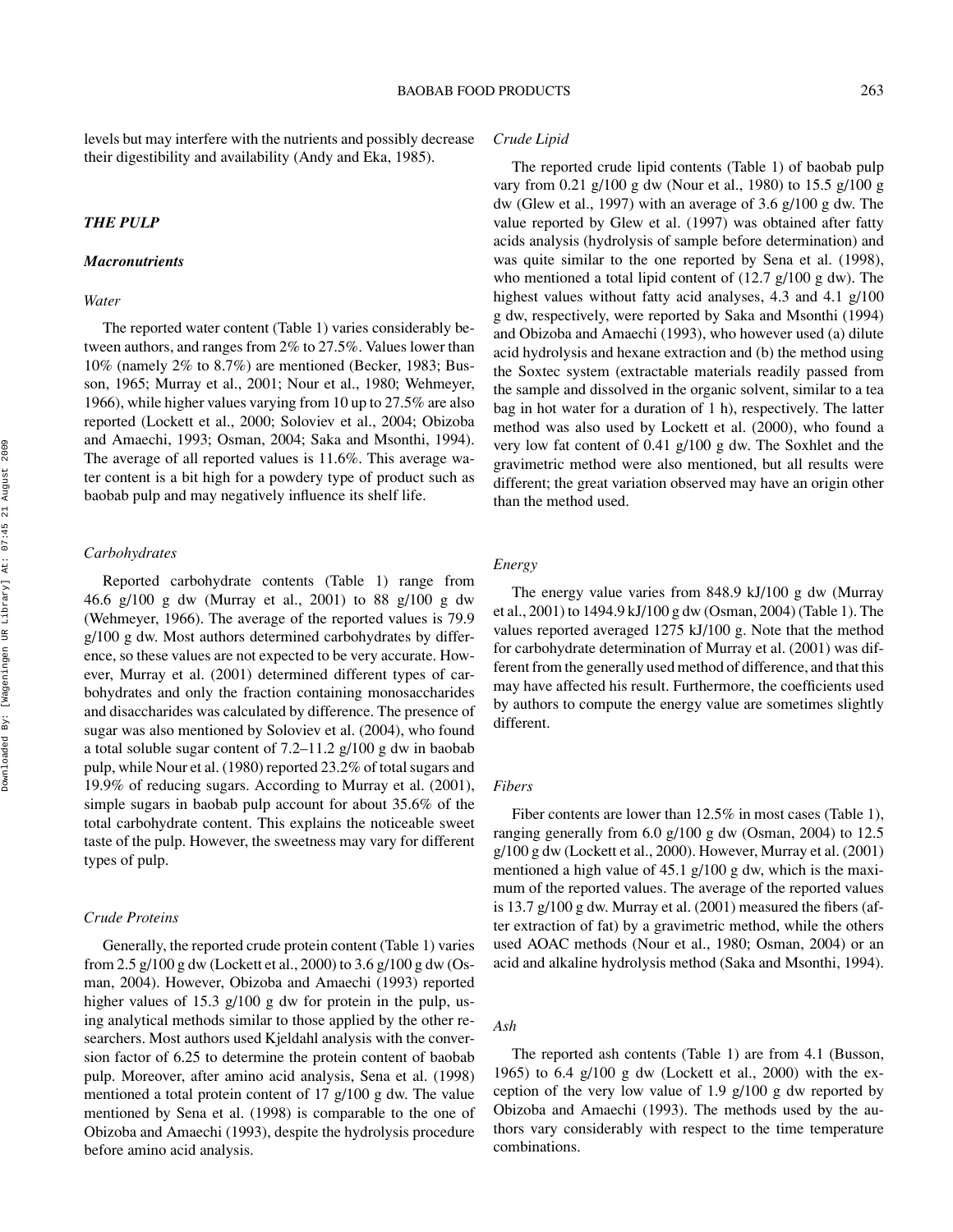#### *Other Measurements*

The pH of the pulp is about 3.3 (Nour et al., 1980). Soloviev et al. (2004) investigated total free acidity and their results show that baobab pulp contains 6.5–11.2 g equivalent malic acid per 100 g dw (Table 1). These results indicate the acidic character of the pulp.

## *Minerals*

The reported mineral contents of baobab pulp show a great variability between authors (Table 1). The values for magnesium vary from 100.5 mg/100 g dw (Osman, 2004) to 300 mg/100 g (Sena et al., 1998) with an average value of 195.1 mg/100 g. For potassium, the reported average value is 1793.8 mg/100 g dw and it varies from 726 mg/100 g dw to 3272 mg /100 g dw (Saka and Msonthi, 1994). Reported values for the calcium content are generally between 390 mg/100 g dw (Prentice et al., 1993) and 700.9 mg/100 g dw (Nour et al., 1980). However, a very low value of 3.0 mg/100 g dw was reported by Obizoba and Amaechi (1993). The average of the reported values is 301.8 mg/100 g dw. The reported sodium content varies from 0.8 (Sena et al., 1998) to 31.2 mg/100 g dw (Osman, 2004) with an average of 14.8 mg/100 g dw. For copper, it goes from below the detection level (Glew et al., 1997) to 1.8 mg/100 g dw (Osman, 2004); the average is 0.9 mg/100 g dw. The manganese content varies from below the detection level (Glew et al., 1997) to 1.0 mg/100 g dw (Sena et al., 1998). The average value is 0.7 mg/100 g dw. For phosphorus, reported contents vary greatly from 0.04 mg/100 g dw (Obizoba and Amaechi, 1993) to 425 mg/100 g dw (Sena et al., 1998). The reported zinc content is generally low, ranging from 0.5 (Lockett et al., 2000) to 3.2 mg/100 g dw (Sena et al., 1998) with an average of 1.7 mg/100 g dw. The iron content varies strongly from 1.1 mg/100 g (Arnold et al., 1995) to 10.4 mg/100 g dw (Osman, 2004).

The methods used by the different researchers to determine minerals were generally atomic absorption methods. For instance, apart from P for which Lockett et al. (2000) used the Technicon Auto-analyser methodology, they used a flame atomic absorption spectroscopy method for the other minerals. Sena et al. (1998) used the same method as Glew et al. (1997), namely the inductively coupled argon plasma atomic emission spectroscopy. Saka and Msonthi (1994) estimated P colorimetrically by the ammonium molybdate method, determined Ca, Mg, and Fe by the atomic absorption technique using a Perkin-Elmer 500 spectrophotometer, and analyzed K and Na using a corning 400 flame photometer. Obizoba and Amaechi (1993) used the polarized Zeeman atomic absorption spectrophotometry. In contrast to the others, Nour et al. (1980), who also used a molybdenum colorimetric method to determine P, determined the other minerals using a thiocyanate method for Fe, oxalate precipitation for Ca, and estimated Mg. The large variation in the reported data may be due to the methods used, but may also have other origins, that will be discussed further.

#### *Vitamins*

Authors have investigated mainly vitamin C. There is a great variability and the average of the reported values is 283 mg/100 g. Scheuring et al. (1999) found that there is a remarkable tree-totree variability in the vitamin C content of the fruit pulp, ranging from 150 to 500 mg/100 g, which constitutes actually the minimum and the maximum of the reported values. The figures were found to be quite stable from one year to the next (Scheuring et al., 1999). Possible explanations given for this variability are soil type, genetic make-up, and morphotypes. Sena et al. (1998) investigated the carotenoid content of the pulp and found that it contains 1.53  $\mu$ g/g dw of lutein, 0.17  $\mu$ g/g dw of α-carotene and 0.17  $\mu$ g/g dw of  $\beta$ -carotene.

The investigation of group B vitamins in the pulp also showed large variations. Data ranged from 1.8 to 2.7 mg/100 for vitamin B3, niacin, as reported by Santos Oliveira (1975) and Arnold et al. (1995), respectively. The riboflavin content ranges from 0.07 mg/100 g (Becker, 1983) to 0.14 mg/100 g (Arnold et al., 1995). The methods used to determine each vitamin seldom are described, which makes it hard to evaluate these figures critically.

#### *Amino Acids*

There is a large variability in the reported amino acid contents of baobab fruit pulp (Table 1), despite the fact that the authors (Sena et al., 1998; Glew et al., 1997; Osman, 2004) used similar methods for determination. They all hydrolyzed the samples in the described procedures. The results show that most essential amino acids are present. The highest average contents were found for tyrosine (8.5 g/100 g protein), glutamic acid  $(8.4 \text{ g}/100 \text{ g} \text{ protein})$ , aspartic acid  $(7.5 \text{ g}/100 \text{ g} \text{ protein})$ , arginine (6.8 g/100 g proteins), and glycine (6.2 g/100 g protein). The lowest values were found for the sulphur containing amino acids, namely cystein (1.3 g/100 g protein) and methionine (1.9 g/100 g protein).

## *Fatty Acids*

Most fatty acids in the pulp do not reach detectable levels. Similarly to the amino acids, the variability in the reported values is high (Table 1), despite the use of identical methods by the researchers. The content of oleic acid is the highest reported value among all fatty acids (25 mg/g dw).

## *Antinutrients*

The baobab fruit pulp, as other plant fruits, contains naturally occurring antinutritional substances. Tannin content of the pulp varies between 0.0051% and 0.0062% (Ghani and Agbejule, 1986). This level is too low to cause any harmful effects on consumers (Ghani and Agbejule, 1986). Other harmful components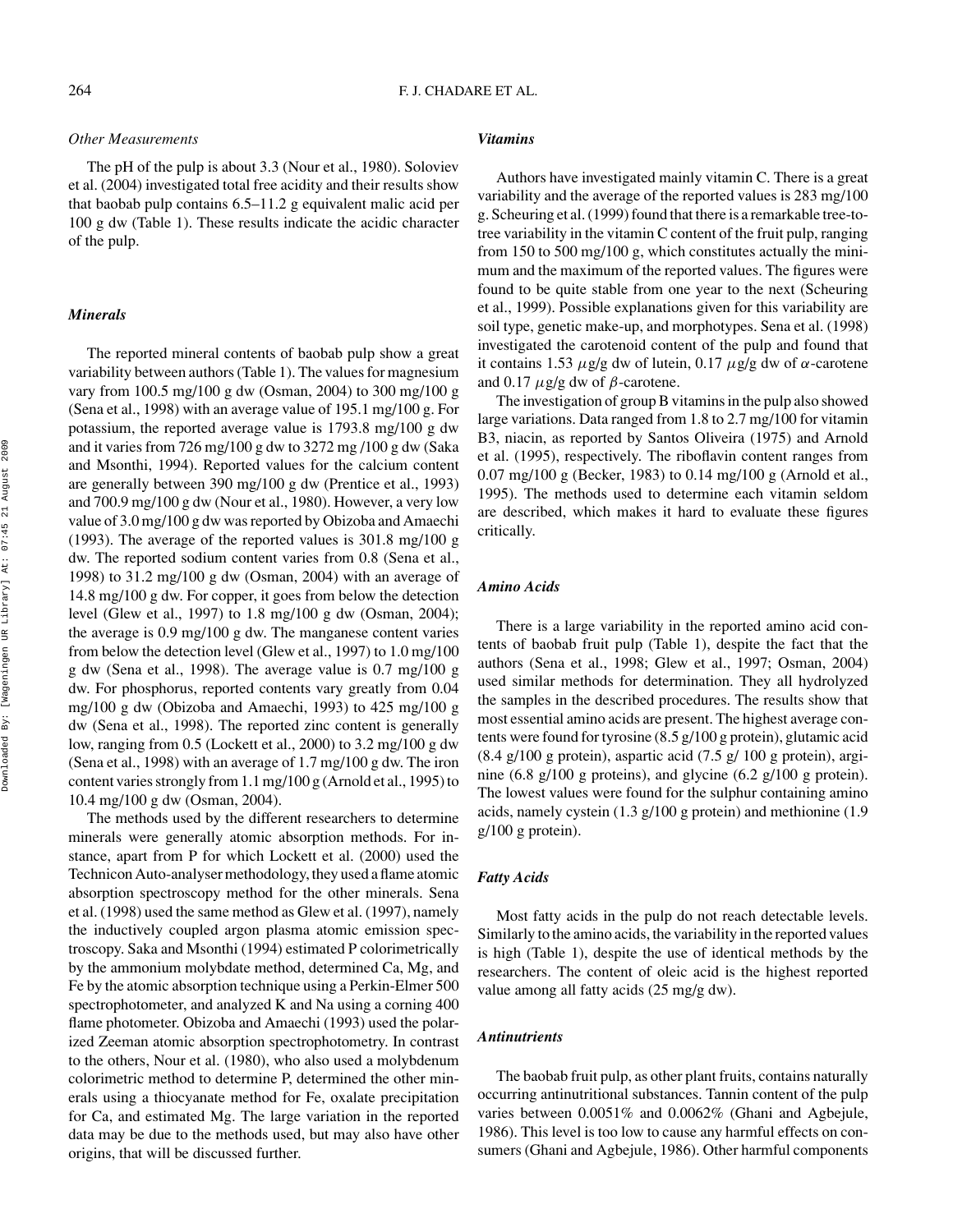estimated by Ghani and Agbejule (1986) include: hydrocyanic acid (HCN)  $(0.0049\% \text{ dw})$  and total oxalate  $(0.0044\% \text{ dw})$ . However, the detected levels were not alarming (Ghani and Agbejule, 1986).

## *THE WHOLE SEEDS*

#### *Macronutrients*

Two authors reported the water content of the whole seeds to be 6.1% (Proll et al., 1998) and 8.2% (Lockett et al., 2000). They also reported an energy value of 1935 kJ/100 g dw and 1589.8 kJ/100 g dw, respectively. The average carbohydrate content is 31.7 g/100 g dw, with values ranging from  $5.2$  g/100 g dw (Arnold et al., 1995) to 56.8 g/100 g dw (Proll et al., 1998). The crude lipid content ranges from 9 g/100 g dw (Glew et al., 1997) to 33.3 g/100 g dw (Arnold et al., 1995). Ezeagu et al. (1998) mentioned a fat content of 14.8% on fresh weight basis, which is lower than that of some soybean varieties (*Glycine max* TGX 1660-15F, TGX 1740-6F, TGX 1740-2F, TGX 1649-11F, TGX 1681-3F), of which the fat content varied from 18.6 to 22.2% on fresh weight basis. The fiber content is reported to vary from 16.9 g/100 g dw (Osman, 2004) to 49.7 g/100 g dw (Lockett et al., 2000), while the ash content has an average value of 5.3  $g/100$  g dw. The crude protein content varies from 14.4 g/100 g dw (Proll et al., 1998) to 36.7 g/100 g dw (Arnold et al., 1995) with an average value of 21.4 g/100 g dw (Table 1). The timetemperature combination for the moisture and ash measurements differs from one author to another. The crude protein contents are mostly measured according to Kjeldahl methods using 6.25 as conversion factor, except for a determination after measurement of amino acids by Glew et al. (1997).

#### *Minerals*

The mineral levels in whole seeds are presented in Table 1. The magnesium content of the whole seeds is reported to vary from 282.2 mg/100 g dw (Osman, 2004) to 696.3 mg/100 g dw (Arnold et al., 1995) with an average value of 402 mg/100 g dw. This is much higher than reported for the kernels. The same was observed for potassium and calcium, that range from  $428.5$ mg/100 g dw (Osman, 2004) to 1387.2 mg/100 g dw (Arnold et al., 1995) with an average of 908 mg/100 g dw; and from 29.6 mg/100 g dw (Osman, 2004) to 395 mg/100 g dw (Glew et al., 1997) with an average of 252 mg/100 g dw, respectively. The sodium content varies from 1.9 mg/100 g dw (Glew et al., 1997) to 2.7 mg/100 g dw (Arnold et al., 1995) and the average is 2.3 mg/100 g dw. The average copper content is 2.3 mg/100 g dw and values range from 1.3 mg/100 g dw (Lockett et al., 2000) to 3 mg/100 g dw (Arnold et al., 1995). The average manganese content 1.1 mg/100 g dw. The average zinc content is 5.0 mg/100 g dw and values range from 2.6 mg/100 g dw (Glew et al., 1997) to 7.3 mg/100 g dw (Arnold et al., 1995). The iron content varies

from 1.8 mg/100 g dw (Glew et al., 1997) to 7.1 mg/100 g dw (Arnold et al., 1995) with an average value of 5.1 mg/100 g dw. The phosphorus contents vary greatly from 5.6 mg/100 g dw (Arnold et al., 1995) to 738.3 mg/100 g dw (Lockett et al., 2000) (Table 1) with an average value of 453 mg/100 g dw. A comparison of these data with those of the kernels (described below) shows how rich the coat is in several minerals, namely Ca, P, and Mg.

## *Vitamins*

Not much has been reported on the vitamin content of the whole seeds. However, Arnold et al. (1995) found that the seeds contain 0.25 mg/100 g dw, 0.14 mg/100 g dw and 1.0 mg/100 g dw of thiamine, riboflavin, and niacin, respectively. The method used for the determinations was not specified.

## *Amino Acids*

The levels of amino acids in whole seeds are presented in Table 1. Considering the average value, whole seeds are very rich in glutamic acid (35.9 g/100 g protein), aspartic acid (16.9 g/100 g protein), arginine (11.6 g/100 g protein), leucine (10.6 g/100 g protein), proline (9.1 g/100 g protein), glycine (8.8 g/100 g protein), serine (8.3 g/100 g protein), phenylalanine  $(7.2 \text{ g}/100 \text{ g} \text{ protein})$ , and lysine  $(6.9 \text{ g}/100 \text{ g} \text{ protein})$ . The lowest average value was found for methionine (1.9 g/100 g protein).

#### *Fatty Acids*

The fatty acid content of the whole seeds is presented in Table 4. The presence of a relatively high quantity of oleic acid can be observed (Glew et al., 1997).

## *Antinutritional Factors*

Baobab seeds contain some antinutritional factors that can be removed or inactivated by different processing methods. Osman (2004) investigated the antinutritional factors in baobab seeds and found that they contain a Trypsin Inhibitor Activity of 5.7 TIU/mg sample, 73 mg/100 g of phytic acid and 23% catechin equivalent of tannin. Igboeli et al. (1997) investigated the effects of some processing techniques on the antinutrient composition of baobab seeds and found that cold water, hot water, hot alkali, and acid treatments reduced the tannic acid concentration in baobab seeds significantly. However, dehulling did not lead to significant decreases (from 400  $\mu$ g tannic acid/g in the whole seeds to 390  $\mu$ g tannic acid/g in the dehulled seeds). The activity of amylase inhibitors in the seeds was reduced significantly by dehulling (from 35 to 10  $\mu$ g/100 g), cold water, and hot alkali treatments. Moreover, fermentation reduced the antinutrient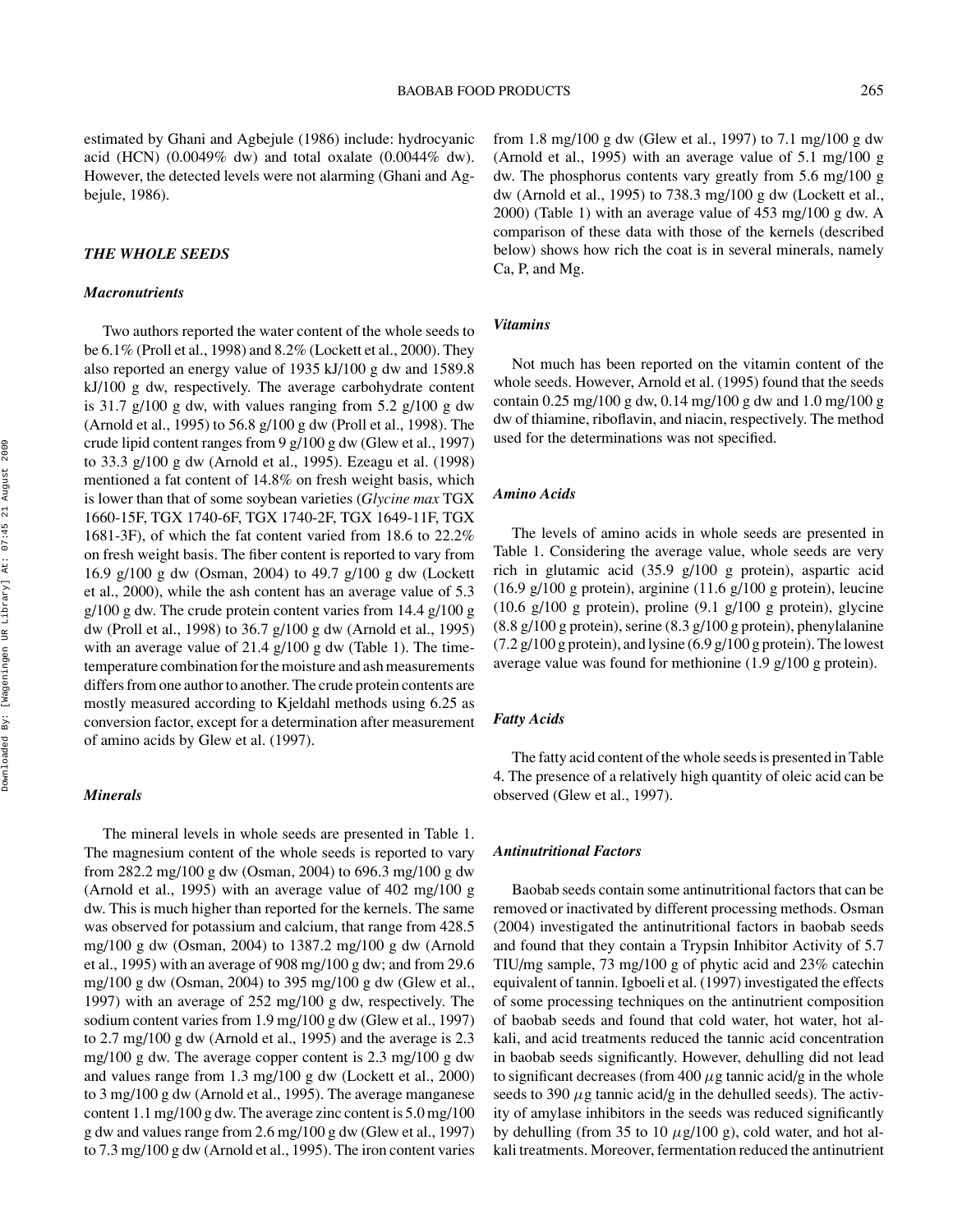**Table 4** Reported fatty acid content of baobab whole seeds

| Authors                                                   | C14:0<br>mystiric | C16:0<br>palmitic | C16:1<br>palmitoleic | C16:2<br>hexade<br>cadienic | C17:1 | C <sub>18:0</sub><br>stearic | C18:1 | C18:2<br>oleic linoleic | C18:3<br>linolenic | C20:0<br>arachidic gadoleic behenic lignoceric | C20:1 | C22:0 | C24:0 |
|-----------------------------------------------------------|-------------------|-------------------|----------------------|-----------------------------|-------|------------------------------|-------|-------------------------|--------------------|------------------------------------------------|-------|-------|-------|
| Glew et al., 1997 (mg)<br>fatty acid/g dw<br>material)    | trace             | 1.43              | 0.02                 |                             |       | 0.16                         | 2.14  | 1.38                    | 0.016              | trace                                          |       |       |       |
| Glew et al., 1997<br>(g fatty acid/100 g<br>dw material)* |                   | 0.14              | 0.002                |                             |       | 0.016                        | 0.21  | 0.13                    | 0.002              |                                                |       |       |       |

∗Converted values

contents (phytate and tannins) of baobab seeds (Nnam and Obiakor, 2003).

#### *THE KERNELS*

The cream-colored kernels are obtained by removing the shell from the whole seeds. Traditionally, the whole seeds are soaked and boiled for 2–3 hours. Afterwards, the seeds are individually and manually dehulled. Next, the kernels are dried. This operation is one of the most difficult ones in the traditional processing of baobab parts.

#### *Macronutrients*

As presented in Table 1, the average reported water content is 7.2%. It ranges from 6.4% (Igboeli et al., 1997) to 8.1% (Obizoba and Amaechi, 1993). The energy value mentioned by Igboeli et al. (1997) is 1965.5 kJ/100 g dw. The carbohydrate content ranges from 22.1 g/100 g dw (Ajayi et al., 2003) to 48.1 g/100 g dw (Nnam and Obiakor, 2003). The average of the reported crude protein contents is 24.7 g/100 g dw, ranging from 14 g/100 g dw (Nnam and Obiakor, 2003) to 32.7 g/100 g dw (Obizoba and Amaechi, 1993). The crude lipid content has an average of 27.8 g/100 g dw. A fiber content of 21.2 g/100 g dw is mentioned (Ajayi et al., 2003) and the average ash content is 6.5 g/100 g dw. The kernels appear to be a good source of protein and energy and may be an interesting ingredient for designing formulated infant foods.

## *Minerals*

The kernels were investigated for their mineral content by several authors (Table 1). They were reported to have an average potassium content of 6.6 mg/100 g dw, with a minimum of 0.6 mg/100 g dw (Nnam and Obiakor, 2003) and a maximum of 17.3 mg/100 g dw (Ajayi et al., 2003). The magnesium content ranges from 0.2 mg/100 g dw (Odetokun, 1996) to 1.1 mg/100 g dw (Ajayi et al., 2003) with an average of 0.7 mg/100 g dw. The calcium content ranges from 0.4 mg/100 g dw (Ajayi et al.,

2003) to 3.8 mg/100 g dw (Obizoba and Amaechi, 1993); the sodium content from 0.2 mg/100 g dw (Ajayi et al., 2003) to 1.6 mg/100 g dw (Odetokun, 1996); copper from 0.02 mg/100 g dw (Nnam and Obiakor, 2003) to 5.4 mg/100 g dw (Odetokun, 1996); manganese from 0.2 mg/100 g dw (Ajayi et al., 2003) to 2.8 mg/100 g dw (Odetokun, 1996); zinc from 0.1 mg/100 g dw (Ajayi et al., 2003) to 3.6 mg/100 g dw (Obizoba and Amaechi, 1993); and iron from 0.6 mg/100 g dw (Nnam and Obiakor, 2003) to 2.4 mg/100 g dw (Obizoba and Amaechi, 1993). The phosphorus content is reported to vary greatly from 0.4 mg/100 g dw (Obizoba and Amaechi, 1993) to 326.3 mg/100 g dw (Nnam and Obiakor, 2003).

For the determination of minerals, Ajayi et al. (2003) used the method described by Idouraine et al. (1996), while Nnam and Obiakor (2003) used the atomic absorption spectrophotometer. Odetokun (1996) determined Na and K by a flame photometer and the other minerals by atomic absorption spectrophotometry. Obizoba and Amaechi (1993) determined Ca, Zn, Cu, P, and Fe by polarized Zeeman atomic absorption spectrophotometry.

The huge differences found may be due to the use of different methods, but may also have other causes.

#### *Vitamins*

No published reports on the vitamin content of the kernels were encountered.

#### *Amino Acids*

Amino acid contents have been investigated in the whole seeds, but not specifically for the kernels.

## *Fatty Acids*

The data reported by Ajayi et al. (2003) and Odetokun (1996) show that the kernels are rich in oleic acid (26.1 to 58.2%) and linoleic acid (23.3% to 39.4%) as indicated in Table 5. Moreover, Ajayi et al. (2003) mention 2.1% cerotic acid and 3.2% of other (unspecified) acids; in total, the seed oil contains 26.9% of saturated fatty acids and 73.1% of unsaturated fatty acids. It is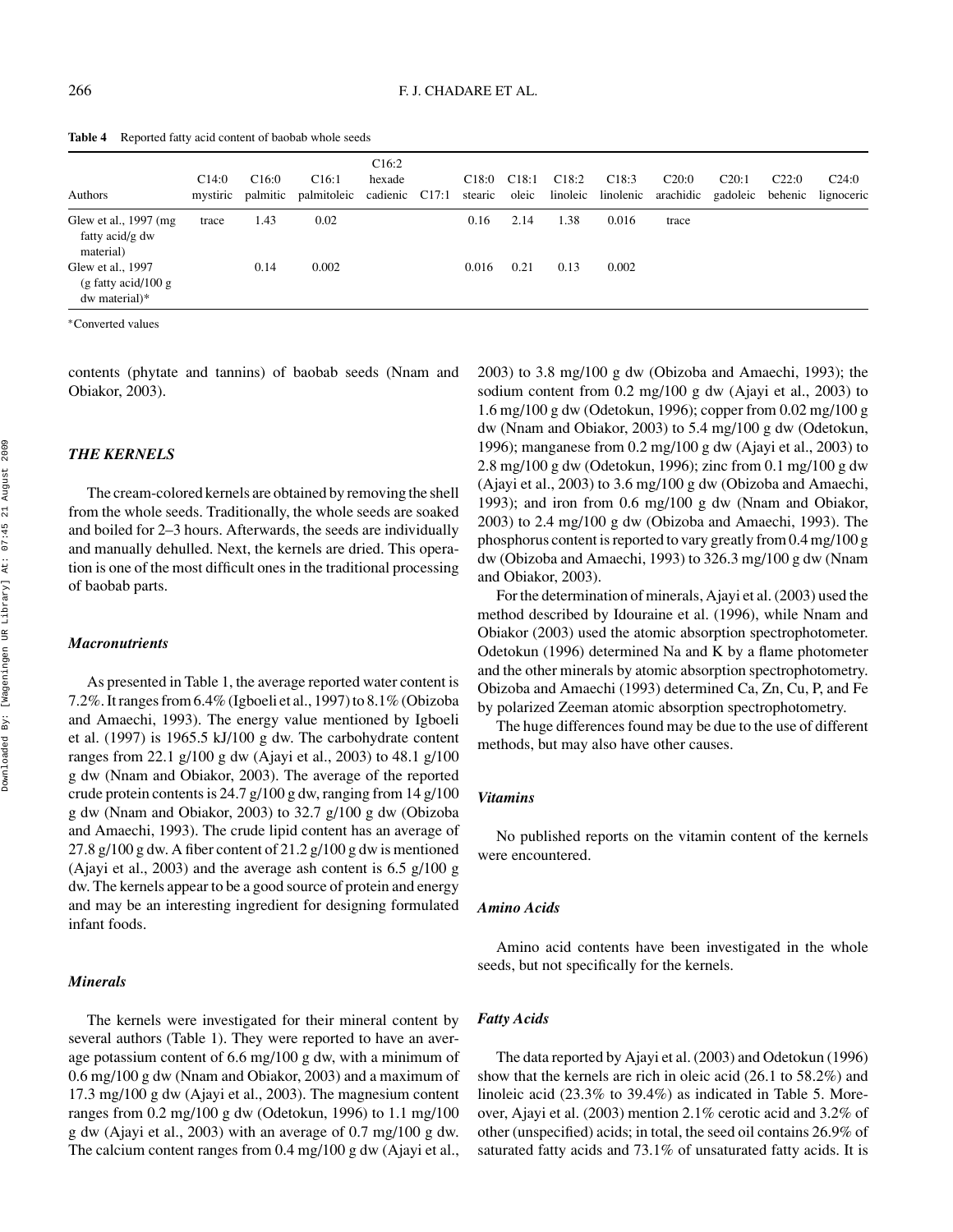**Table 5** Fatty acids content of the baobab kernels.

| Authors                                           | C12:0<br>lauric | C14:0<br>mystiric | C16:0<br>palmitic | C16:1<br>palmitoleic | C18:0<br>stearic | C18:1<br>oleic | C18:2<br>linoleic | C18:3<br>linolenic | C20:0<br>arachidic | C20:1<br>gadoleic | C22:0<br>behenic | C24:0<br>lignoceric |
|---------------------------------------------------|-----------------|-------------------|-------------------|----------------------|------------------|----------------|-------------------|--------------------|--------------------|-------------------|------------------|---------------------|
| Ajayi et al., 2003<br>(% of total fatty)<br>acid) |                 |                   | 4.43              |                      | 3.98             | 26.07          | 39.4              |                    | 2.26               | 4.01              | 3.46             | 10.7                |
| Odetokun, 1996<br>(% of total fatty)<br>acid)     | 0.34            | 1.46              | 2.22              | 1.65                 |                  | 58.71          | 23.3              | 8.2                |                    | 3.64              |                  |                     |

recognized that an increased dietary intake of saturated fat and (to a lesser extent cholesterol), raises plasma/serum total and low-density lipoprotein (5LDL)- cholesterol, and of polyunsaturated fatty acids (PUFA) decreases these levels (Li and Sinclair, 2002). Because of its high proportion of unsaturated fatty acid, baobab kernels may have a positive effect on human health.

## *SOME CHARACTERISTICS OF SEED OIL*

#### *Sterols*

The Baobab Fruit Company (www.baobabfruitco.com) collected data from literature and presented some results on sterols. Some data are also provided by Gaydou et al. (1979). Table 6 shows that the seed oil contains 75–81% of  $\beta$ -sitosterol followed by campesterol  $(6-6.3%)$ . β-sitosterol, campesterol, and stigmasterol are the main sterols in plants and constitute bioactive compounds that can decrease the plasma/serum levels of lipids and lipoprotein lipids (Li and Sinclair, 2002).

#### *Fatty Acids*

According to Osman (2004), baobab seed oil is an excellent source of mono- and polyunsaturated fatty acids (Table 7a). The oil is composed of approximately 31.7% saturated fatty acids, 37% monounsaturated fatty acids, and 31.7% polyunsaturated fatty acids. The major fatty acid is oleic acid, which comprises 35.8%, followed by linoleic (30.7%) and palmitic (24.2%) acids. Reported by Gaydou et al. (1979), saturated fatty acids accounted for 34.6% of the fatty acids in baobab

**Table 6** Sterols in baobab seeds oil

| Sterol<br>compostion    | Sidibe and Williams, 2002<br>(% of total sterol) | Gaydou et al., 1979<br>(% of total sterol) |
|-------------------------|--------------------------------------------------|--------------------------------------------|
| Cholesterol             | 2                                                | 1.9                                        |
| Campesterol             | 6                                                | 6.3                                        |
| Stigmasterol            | $1 - 2$                                          |                                            |
| $\beta$ -Sitosterol     | 75                                               | 81                                         |
| $\Delta$ 5-Avenasterol  | 0.5                                              | 3.4                                        |
| $\Delta$ 7-Stigmasterol | 0.6                                              | 4.8                                        |
| $\Delta$ 7-Avenasterol  | 12                                               | 0.6                                        |
| Stigmasterol            |                                                  | 2.0                                        |

seed oil. However, the genus *Adansonia* has been reported to contain a particularly large proportion of cyclopropenoic fatty acids in their seed oil. Baobab oil from *Adansonia* sp. was reported to contain 6.3% malvalic acid, and 6.5% sterculic acid (12.8% total cyclopropenes). More specifically, *Adansonia digitata* seed oil contains 3.1–6.2% malvalic acid; 1.0–1.9% sterculic acid and then 4.1–8.1% total cyclopropenes (Table 7) (Aitzetmüller, 1996). Cyclopropenoic fatty acids are toxic with a higher toxicity with sterculic acid compared to malvalic acid (Andrianaivo-Rafehivola et al., 1994a). Biological effects are growth restriction and dysfunction of genital systems in chicken, rats, and mice as well as an induction of liver cancer in hardhead (*Oncorhynchus mykiss*), when cyclopropenes are combined with aflatoxins (Andrianaivo-Rafehivola et al., 1994a). Cyclopropenoic fatty acids, when present in an edible oil, have to be removed during refining to render the oil edible; Andrianaivo-Rafehivola et al. (1994b) showed that heating at 180◦C or 220◦C reduces the cyclopropenoic fatty acid content of oil by 60% or 96%, respectively. This implies that locally produced baobab seed oil should be refined before consumption.

## *Indices*

The specific gravity, the refractive index at different temperatures, as well as the iodine value, saponification value, and other indices are presented in Table 7b. The reported values for the specific gravity do not vary much and have a value of approximately 0.9 at 25◦C. The refractive index is in the range of 1.5. The iodine value varies from 49.5 (Ajayi et al., 2003) to 88 (Osman, 2004).

## *DISCUSSION AND CONCLUSION*

#### *Variation in Reported Data*

This review shows that the reported values of nutrient contents of baobab parts vary greatly. The causes of these variations are not well known but several assumptions can be made. This variation may be due to the quality of the sample (mixture of samples, or samples obtained from markets or samples from individual trees), the provenance of the samples, the age of the sample, the treatment before analysis, the analytical methods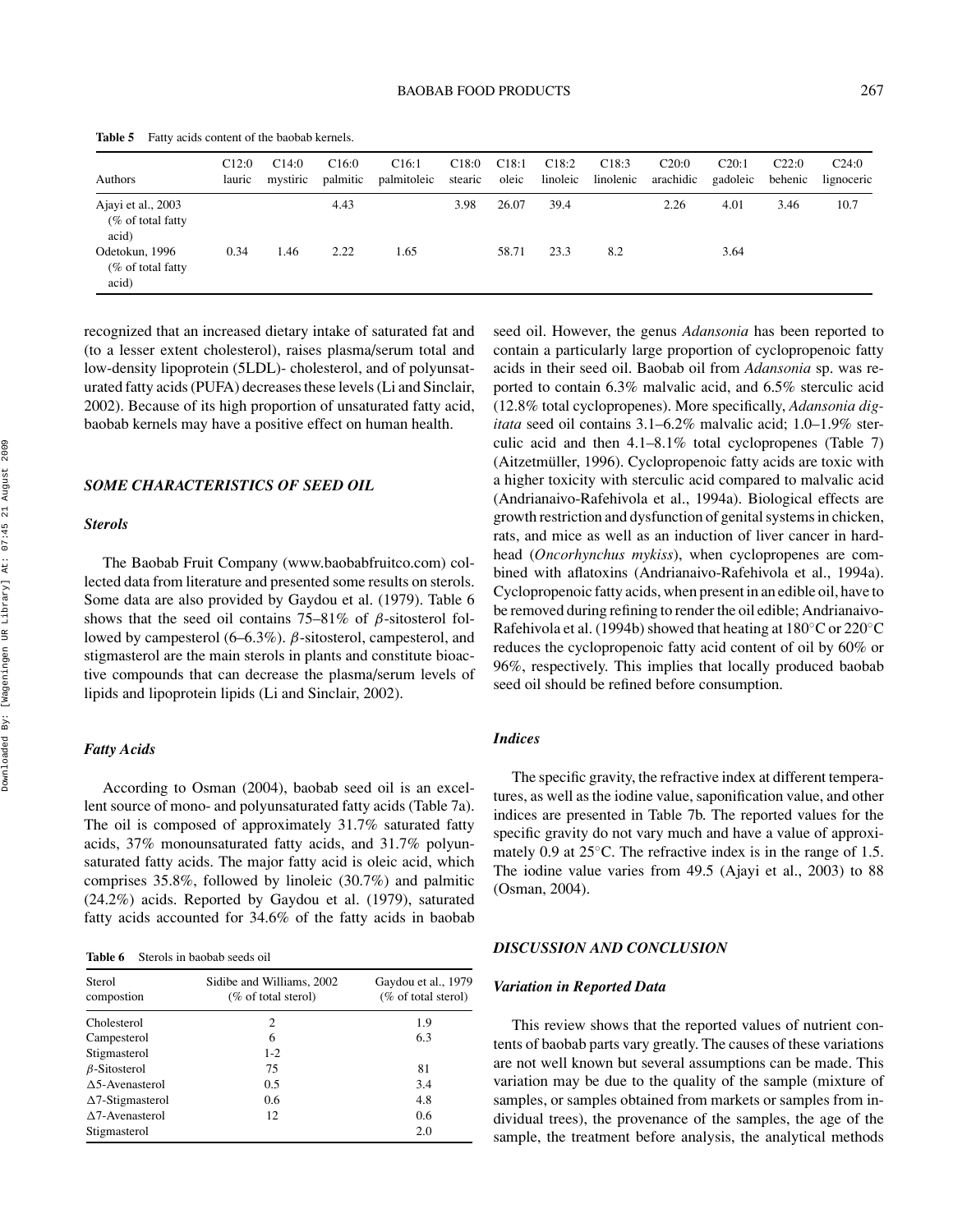| Table 7 Characteristics of baobab seed oil                                                                |                     |          |                                            |                     |         |                                                 |                    |                                     |                   |                |         |            |          |                         |
|-----------------------------------------------------------------------------------------------------------|---------------------|----------|--------------------------------------------|---------------------|---------|-------------------------------------------------|--------------------|-------------------------------------|-------------------|----------------|---------|------------|----------|-------------------------|
|                                                                                                           | C14:0               | C16:0    | C16:1                                      | hexade<br>C16:2     | C18:0   | C18:1                                           | C18:2              | C18:3                               | C20:0             | C20:1          | C22:0   | C24:0      |          |                         |
| Authors                                                                                                   | mystiric            | palmitic | palmitoleic                                | cadienic            | stearic | oleic                                           | linoleic           | linolenic                           | arachidic         | gadoleic       | behenic | lignoceric | malvalic | sterculic               |
| (a) Fatty acids content of baobab seed oil<br>(g fatty acid/100 g<br>Ezeagu et al., 1998<br>$\widehat{a}$ | 0.19                | 15.5     | 0.20                                       | 0.70                | 3.12    | $24.69 + 0.71 = 25.4$                           |                    | $0.39 + 1.58 = 1.97$                | 0.74              | 0.19           | 0.36    | 0.31       |          |                         |
| Osman, 2004 $(\%$ of<br>total fatty acid)                                                                 | 0.2                 | 24.2     |                                            |                     | 0.3     | 4.6                                             | 35.8               | 30.7                                | 1.0               | 1.3            | 0.9     | 0.7        |          |                         |
| Eteshola and Oraedu,<br>1996 (% of total<br>fatty acid)                                                   | 38.4                | 19.7     |                                            |                     | 3.2     | 22.4                                            | 16.2               |                                     |                   |                |         |            |          |                         |
| Gaydou et al., 1979<br>$\%$ of total fatty                                                                |                     | 26.7     |                                            |                     |         | 41.9                                            | 20.6               |                                     |                   |                |         |            |          |                         |
| Aizetmüler, 1996 (%)<br>acid)                                                                             |                     |          |                                            |                     |         |                                                 |                    |                                     |                   |                |         |            |          | $3.1 - 2.6$ $1.0 - 1.9$ |
| Authors                                                                                                   | Specific<br>gravity |          |                                            | Refractive<br>Index |         | Saponifi-<br>cation<br>value<br>Iodine<br>value | value<br>Acid      | oleic acid<br>Free fatty<br>acid as | Peroxide<br>value | Ester<br>value | Density | Viscosity  |          | Color                   |
| (b) Indices of baobab seed oil                                                                            | $25/25$ °C          |          | $25^{\circ}$ C                             | $27^{\circ}$ C      |         |                                                 |                    |                                     |                   |                |         |            |          |                         |
| Ajayi et al., 2003<br>Odetokun, 1996<br>Osman, 2004                                                       | 0.85<br>0.94<br>0.9 |          | 1.46 not sure about temp<br>$\frac{46}{5}$ | 1.5                 |         | 210<br>230<br>133<br>49.5<br>82.4<br>88         | 7.8 mg/gKOH<br>5.2 | 2.6<br>6.5                          | 5.2<br>5.1        | 224.8          | 0.42    | 11.5       |          | Light yellow            |

Downloaded By: [Wageningen UR Library] At: 07:45 21 August 2009 Downloaded By: [Wageningen UR Library] At: 07:45 21 August 2009

268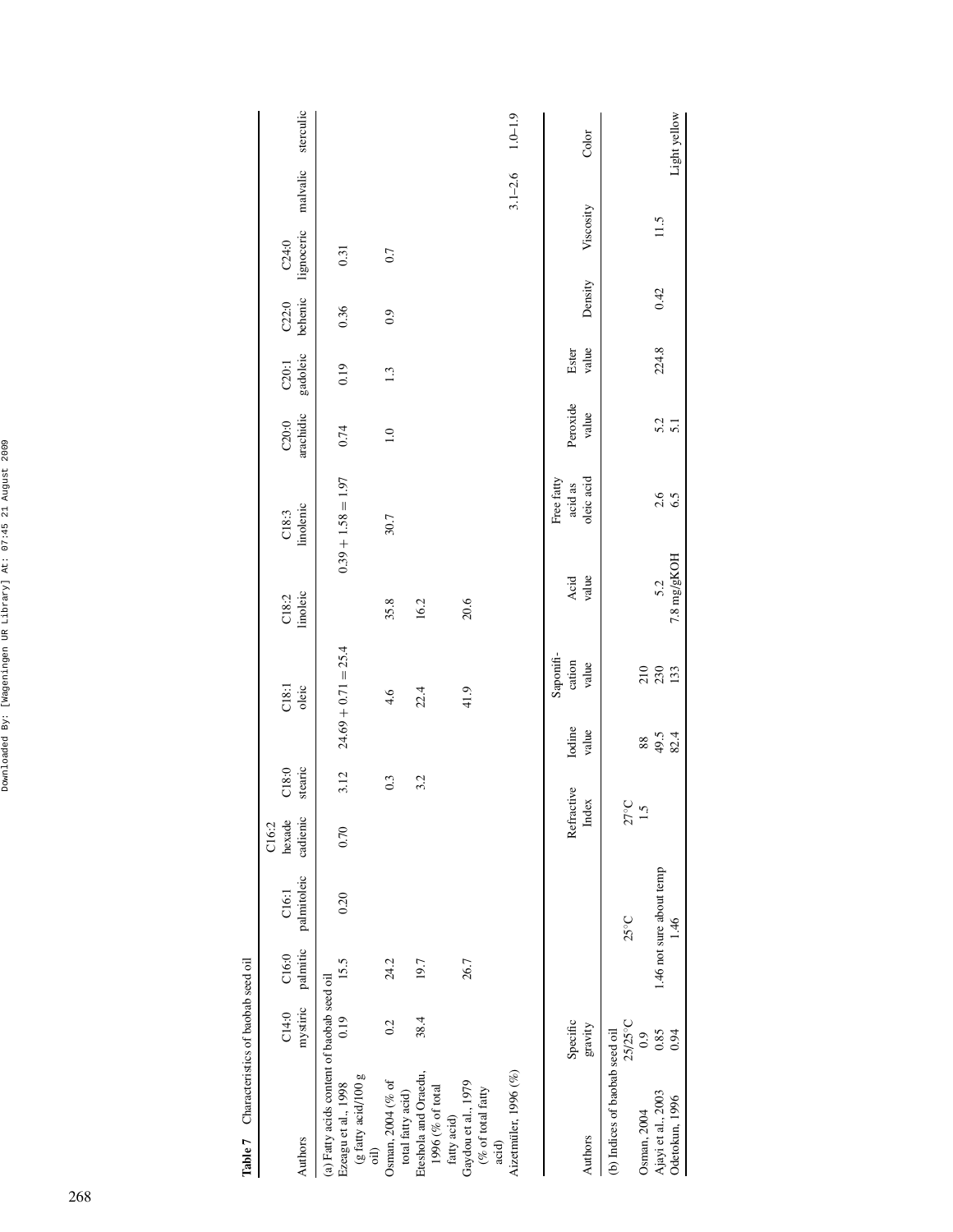used, the storage conditions, the processing method, a probable genetic variation, and the soil structure and its chemical composition.

The composition of a food can be influenced significantly by the environment such as soil type, fertilizer, water or sunlight intensity. For instance, Maranz et al. (2004) investigated the chemical composition of 42 populations of the Shea butter or Karité tree (*Vitellaria paradoxa*) in 11 countries and found very high variability in all measured parameters, both within and between populations. The mineral content of the soils needs to be considered when dealing with the mineral content of the plant. The variation found in the reported data on the composition of baobab parts may be partially explained by the fact that baobab trees grow on a wide range of soils, ranging from deep, consolidate sands to well-drained clayey soils and coal limestone.

If the biochemical composition of a food depends on its genetic make-up, variability can also be attributed to genetic factors. In Benin, for instance, a genetic variability has been identified for baobab populations by Assogbadjo et al. (2006) but the relation with the composition of the food products from these baobab populations is not yet known. However, in Mali, measurements of bulked fruit samples from many baobab trees consistently resulted in vitamin C values of around 220 mg/100 g. It was only when researchers measured bulked fruit from individual trees that a threefold range of values from 150 to 500 mg/100 g vitamin C was discovered (Anonymous, 1998). According to Diop et al. (2005), variations are obviously also due to the variability of the raw material (habitat, maturity, and storage conditions of samples). Indeed, the investigated literature shows that the analyzed samples were selected and handled differently. For instance, some researchers purchased their baobab material from local markets, e.g. Nnam and Obiakor (2003), Lockett et al. (2000), Obizoba and Amaechi (1993) and Yazzie et al. (1994). In Mali for instance, it has been noticed that  $\beta$ -carotene and vitamin C levels were much lower in market samples than in any sample that was gathered directly from trees; market samples are frequently adulterated with worthless material such as cereal stalk pulp (Scheuring et al., 1999; Anonymous, 1998). However, some authors like Soloviev et al. (2004) and Scheuring et al. (1999), collected their material in the field. In this case, the degree of maturity of the biological material matters, and is linked to the method of harvesting; fruit harvested by knocking on branches or cutting from the tree will invariably include unripe fruit. Such unripe fruits do not show any ascorbic acid content until the moisture of baobab pulp decreases below 75% (Carr, 1958). Moreover, the storage conditions before analysis differ; while Osman (2004) stored his samples at  $-20^{\circ}$ C in tight plastic jars before analysis, Nnam and Obiakor (2003) boiled and dried the seeds before keeping them in Kilner jars for analysis. The form in which the product is analysed also matters (Joyanes and Lema, 2006). In the present literature review, it was observed that leaves, for example, were analyzed after drying but that the method of drying (sun or shade for instance) was seldom specified. It was found in Mali that baobab leaves

dried in the shade may contain twice as much Retinol Equivalent (pro-vitamin A) than sun-dried leaves, even though sun drying is the common local practice (Anonymous, 1998). The age of the samples may also induce some variability in their composition. In the case of vitamin C, for instance, pulp samples stored in clear glass bottles and partly exposed to sunlight showed 6.4 to 14.1% loss of ascorbic acid. Samples exposed to a longer storage (14 months), direct sunlight and exposure to air showed losses of up to 45.5% of ascorbic acid (Carr, 1958). In addition, an entire leaf consists of a petiole and a number of leaflets and it is often not specified whether the analyses concern leaflets or entire leaves.

Apart from the variability in the material, the analytical methods (sampling plans, sampling methods, analytical methods, analytical quality control) and inherent variability may also be a cause of variability. Considering seed oil, for instance, the method of extraction of the oil may affect its composition.

Moreover, some of the micronutrients, such as vitamins and minerals, are biologically active. They can interact with other nutrients and change in their bioavailability; because they are biological material, there is a natural variation in their composition (Joyanes and Lema, 2006).

Our review shows that more attention must be paid to all stages involved in performing analyses before we can make reliable statements on the variation in composition of baobab food products.

#### *Contribution to Recommended Daily Intake*

Note: in the following calculation, digestibility and bioavailability could not be taken into account, because of lack of data. Therefore, the values given should be seen as maximum values; in reality they are probably lower.

## *Leaves*

Without considering the conversion factor or the effect of processing, such as cooking, the consumption of 20 g of dry leaf material would cover 10 to 16% of the protein RDI for children (4–8 y). Considering the highest reported values, 20 g would be enough to cover 89% of the zinc RDI and 66% of the calcium RDI for children (Table 8). Similarly, consumption of 20 g will cover 53% of the calcium RDI and 41% of the zinc RDI for pregnant women when considering the highest reported values (Table 9). The large gap between the lowest and highest reported values of iron makes it difficult to make a reliable prediction for this mineral. A bioavailability study is necessary to obtain a reliable assessment. Finally, the introduction of baobab nurseries for leaf production is becoming increasingly popular. The nutritional composition and digestibility of these leaves also require investigation.

## *Pulp*

Irrespective of the variation in the reported values, the data reveal the high vitamin C content of the pulp. A comparison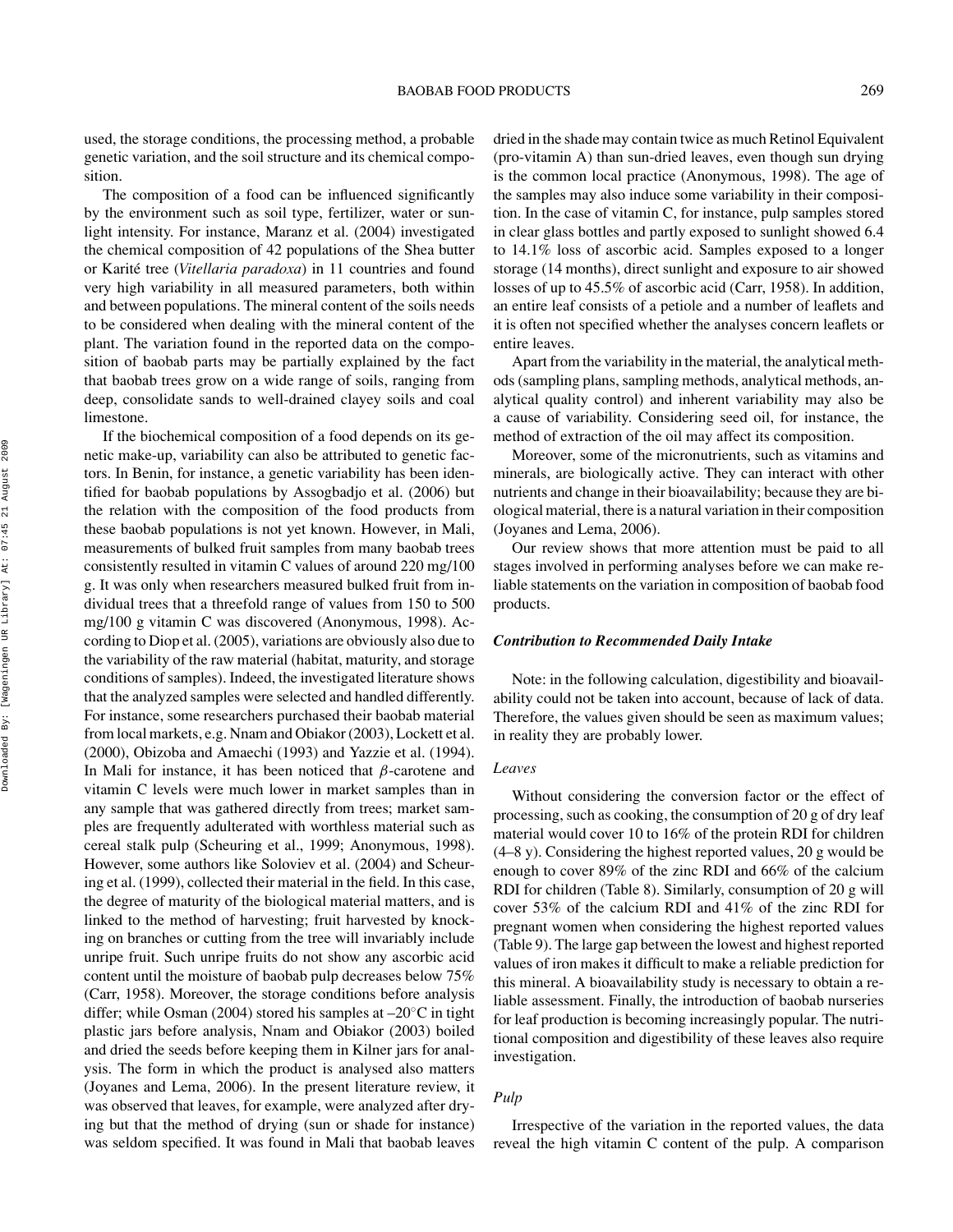| Baobab pulp, leaf and kernel composition with<br>Table 8                                                                                                                                                                           |                                         | the Recommended Daily Intakes (RDI) for individuals: children, $4-8$ y |                                            |                                               |                                       |                                                                          |                                          |                                    |                                            |                                                                                                               |                                                                              |                                                                                     |                                                                                                                                                                                                                           |                                                     |
|------------------------------------------------------------------------------------------------------------------------------------------------------------------------------------------------------------------------------------|-----------------------------------------|------------------------------------------------------------------------|--------------------------------------------|-----------------------------------------------|---------------------------------------|--------------------------------------------------------------------------|------------------------------------------|------------------------------------|--------------------------------------------|---------------------------------------------------------------------------------------------------------------|------------------------------------------------------------------------------|-------------------------------------------------------------------------------------|---------------------------------------------------------------------------------------------------------------------------------------------------------------------------------------------------------------------------|-----------------------------------------------------|
| Nutrients:                                                                                                                                                                                                                         |                                         | Energy                                                                 | Carbohydrates                              |                                               | Proteins                              |                                                                          |                                          | ී                                  | $\overline{z}$                             |                                                                                                               | $\mathbb{E}$                                                                 |                                                                                     | Vit C                                                                                                                                                                                                                     |                                                     |
| RDI for children $(4-8y)$ ( $g/d$ ):                                                                                                                                                                                               | 6691 Kj/d                               | 6691 Kj/d                                                              | 130                                        | 130                                           | $\overline{0}$                        | $\overline{19}$                                                          | 0.8                                      | 0.8                                | 0.005                                      | 0.005                                                                                                         | 0.01                                                                         | 0.01                                                                                | 0.025                                                                                                                                                                                                                     | 0.025                                               |
| Pulp composition (g/100 g):                                                                                                                                                                                                        | 1495 (Kj/100 g)<br>Highest <sup>*</sup> | 849 (Kj/100 g)<br>Lowest*                                              | highest                                    | lowest<br>46.6<br>7.2<br>14.3<br>21.5<br>35.8 | highest                               | lowest<br>$2.5$<br>$2.6$                                                 | highest                                  | lowest<br>0.0029                   | highest<br>0.0032<br>12.7<br>25.3<br>38.5  | lowest<br>0.00053<br>2.1<br>4.2<br>6.4<br>6.6<br>10.6                                                         | highest                                                                      | $\frac{1}{2}$<br>$\frac{0.001}{2.0}$<br>$\frac{0.001}{4.0}$<br>$\frac{0.001}{10.0}$ | $\frac{1}{2}$<br>$\frac{1}{2}$<br>$\frac{3}{2}$<br>$\frac{4}{2}$<br>$\frac{3}{2}$<br>$\frac{3}{2}$<br>$\frac{3}{2}$<br>$\frac{3}{2}$<br>$\frac{3}{2}$<br>$\frac{3}{2}$<br>$\frac{3}{2}$<br>$\frac{3}{2}$<br>$\frac{3}{2}$ | lowest<br>0.2<br>143.2<br>143.4<br>429.6<br>716.0   |
| % RDI covered by consumption of 20 g/d                                                                                                                                                                                             | 4.5                                     |                                                                        | 88<br>13.5<br>17.1<br>67.7                 |                                               | 151335                                |                                                                          | 0.7<br>17.5<br>52.6<br>57.6              | $-1.34$                            |                                            |                                                                                                               | $\begin{array}{c} 0.01 \\ 20.8 \\ 41.5 \\ 62.3 \\ 103.8 \end{array}$         |                                                                                     |                                                                                                                                                                                                                           |                                                     |
| $%$ RDI covered by consumption of 40 $g/d$                                                                                                                                                                                         |                                         | $\frac{2.5}{5.1}$                                                      |                                            |                                               |                                       | $\frac{5.2}{7.7}$                                                        |                                          |                                    |                                            |                                                                                                               |                                                                              |                                                                                     |                                                                                                                                                                                                                           |                                                     |
| % RDI covered by consumption of 60 g/d                                                                                                                                                                                             | 13.4                                    | $7.6$<br>12.7                                                          |                                            |                                               |                                       |                                                                          |                                          |                                    |                                            |                                                                                                               |                                                                              |                                                                                     |                                                                                                                                                                                                                           |                                                     |
| % RDI covered by consumption of 100 $g/d$                                                                                                                                                                                          | 22.3                                    |                                                                        |                                            |                                               |                                       |                                                                          |                                          |                                    |                                            |                                                                                                               |                                                                              |                                                                                     |                                                                                                                                                                                                                           |                                                     |
| Leaf composition (g/100 g):                                                                                                                                                                                                        | Highest <sup>3</sup>                    | Lowest*                                                                | highest                                    | lowest<br>40.2<br>6.2<br>12.4<br>18.6<br>30.9 | highest                               | lowest                                                                   | highest<br>2.6<br>66.0<br>132.0<br>198.0 | lowest                             | highest<br>0.022<br>89.6<br>179.2<br>268.8 | $\frac{1}{2}$<br>$\frac{3.00074}{3.0}$<br>5.9<br>8.9                                                          | ighest                                                                       | lowest<br>0.0012<br>2.3<br>4.7<br>7.0                                               | highest<br>0.05<br>40,0<br>80,0<br>120,0<br>200,0                                                                                                                                                                         | lowes                                               |
|                                                                                                                                                                                                                                    | 1581 (Kj/100 g)                         | 1179 (Kj/100 g)                                                        |                                            |                                               |                                       |                                                                          |                                          |                                    |                                            |                                                                                                               |                                                                              |                                                                                     |                                                                                                                                                                                                                           |                                                     |
| $%$ RDI covered by consumption of 20 g/d                                                                                                                                                                                           | 4.7                                     |                                                                        |                                            |                                               |                                       |                                                                          |                                          |                                    |                                            |                                                                                                               |                                                                              |                                                                                     |                                                                                                                                                                                                                           |                                                     |
| $%$ RDI covered by consumption of 40 g/d                                                                                                                                                                                           |                                         | $3.5$<br>$7.1$<br>$10.6$                                               |                                            |                                               |                                       |                                                                          |                                          | $0.3$<br>$7.7$<br>$15.4$<br>$23.0$ |                                            |                                                                                                               |                                                                              |                                                                                     |                                                                                                                                                                                                                           |                                                     |
| $%$ RDI covered by consumption of 60g/d                                                                                                                                                                                            | 14.2                                    |                                                                        | $69$<br>$0.6$<br>$21.3$<br>$3.1$<br>$3.1$  |                                               | $11772$<br>$1574$<br>$1574$<br>$1574$ | $105$<br>$11.5$<br>$15.5$<br>$5.5$                                       |                                          |                                    |                                            |                                                                                                               | $\begin{array}{c} 0.3 \\ 500.0 \\ 1000.0 \\ 1500.0 \\ 2500.0 \\ \end{array}$ |                                                                                     |                                                                                                                                                                                                                           | $0.05$<br>$0.0$<br>$0.0$<br>$0.0$<br>$0.0$<br>$0.0$ |
| % RDI covered by consumption of 100 $g/d$                                                                                                                                                                                          | 23.6                                    | 17.6                                                                   |                                            |                                               |                                       |                                                                          | 330.0                                    | 38.4                               | 448.0                                      | 14.8                                                                                                          |                                                                              | 11.7                                                                                |                                                                                                                                                                                                                           |                                                     |
| Kernels composition (g/100 g):                                                                                                                                                                                                     |                                         | One value                                                              | highest                                    | lowest                                        | highest                               | lowest                                                                   | highest                                  | lowest                             |                                            |                                                                                                               |                                                                              |                                                                                     |                                                                                                                                                                                                                           |                                                     |
|                                                                                                                                                                                                                                    |                                         | 1966 (Kj/100 g)                                                        |                                            |                                               |                                       |                                                                          | $0.0037$<br>$0.1$<br>$0.2$<br>$0.3$      | 0.00043                            | highest<br>0.0036<br>14.3<br>28.4<br>71.4  | $\begin{array}{c} 1 \text{owest} \\ 0.0001 \\ 0.3 \end{array}$<br>$\begin{array}{c} 0.001 \\ 0.3 \end{array}$ | highest<br>0.0024<br>9.6<br>14.3<br>12.9                                     | $\frac{1}{2}$ owest                                                                 |                                                                                                                                                                                                                           |                                                     |
| % RDI covered by consumption of 20g/d                                                                                                                                                                                              |                                         | 5.9                                                                    | $48.1$<br>$7.4$<br>$7.3$<br>$2.3$<br>$5.0$ | 22.1<br>3.4<br>5.2<br>17.0                    | $3.483$<br>$3.483$<br>$0.33$          | $\begin{array}{c} 0.7 \\ 4.7 \\ 1.7 \\ 0.3 \\ 0.4 \\ 0.7 \\ \end{array}$ |                                          |                                    |                                            |                                                                                                               |                                                                              | 1.3                                                                                 |                                                                                                                                                                                                                           | $\overline{\phantom{a}}$                            |
| % RDI covered by consumption of 40 $g/d$                                                                                                                                                                                           |                                         | 11.8                                                                   |                                            |                                               |                                       |                                                                          |                                          |                                    |                                            |                                                                                                               |                                                                              |                                                                                     | $\overline{\phantom{a}}$                                                                                                                                                                                                  |                                                     |
| % RDI covered by consumption of $60g/d$                                                                                                                                                                                            |                                         | 17.6                                                                   |                                            |                                               |                                       |                                                                          |                                          | 8885                               |                                            |                                                                                                               |                                                                              |                                                                                     |                                                                                                                                                                                                                           |                                                     |
| % RDI covered by consumption of 100 g/d                                                                                                                                                                                            |                                         | 29.4                                                                   |                                            |                                               | 172.1                                 |                                                                          | 0.5                                      |                                    |                                            |                                                                                                               |                                                                              | 6.3                                                                                 |                                                                                                                                                                                                                           |                                                     |
| Source: Recommended Daily Intakes for individuals for Energy: http://www.fmi.dost.gov.ph/reni/renitable1.htm, 06-03-2006<br>Source: Other Recommended Daily Intakes for individuals: http://www.iom.edu/CMS/3788.aspx, 07-03-2006. |                                         |                                                                        |                                            |                                               |                                       |                                                                          |                                          |                                    |                                            |                                                                                                               |                                                                              |                                                                                     |                                                                                                                                                                                                                           |                                                     |

∗Highest and lowest values reported by different authors for nutrient composition of baobab pulp.

| l                                                                                      |
|----------------------------------------------------------------------------------------|
|                                                                                        |
| $\frac{1}{2}$<br>֚֘֝                                                                   |
| ׅׅ֧֧֧֧֧֧֧֧֧֧֧֧֧֧֧֧֚֚֚֚֚֚֚֚֚֚֚֚֚֚֚֚֚֡֝֝֓֕֓֕֓֡֝֬֓֓֡֬֓֓֡֬֓֓֝֓֝֓֝֬֝֓֝֬֝֓֝֬֝֬֝֬֝֬֝֬֝֬֝֬֝֬֝֬ |
|                                                                                        |
|                                                                                        |
|                                                                                        |
|                                                                                        |
|                                                                                        |
|                                                                                        |
|                                                                                        |
| $\overline{\phantom{a}}$                                                               |
| j<br>l                                                                                 |
|                                                                                        |
|                                                                                        |
|                                                                                        |
| Contract and Colorador                                                                 |
|                                                                                        |
|                                                                                        |
|                                                                                        |
|                                                                                        |
|                                                                                        |
| ļ                                                                                      |
|                                                                                        |
|                                                                                        |
|                                                                                        |
|                                                                                        |
|                                                                                        |
| さんこうしょう ちょうしゃ                                                                          |
|                                                                                        |
|                                                                                        |
|                                                                                        |
|                                                                                        |
|                                                                                        |
|                                                                                        |
|                                                                                        |
| j                                                                                      |
|                                                                                        |
|                                                                                        |
|                                                                                        |
|                                                                                        |
|                                                                                        |
|                                                                                        |
|                                                                                        |
|                                                                                        |
|                                                                                        |
|                                                                                        |
|                                                                                        |
|                                                                                        |
|                                                                                        |
| į                                                                                      |
| ō                                                                                      |
| ١<br>l                                                                                 |
|                                                                                        |
| K                                                                                      |
| ĺ                                                                                      |
| Table                                                                                  |
|                                                                                        |
|                                                                                        |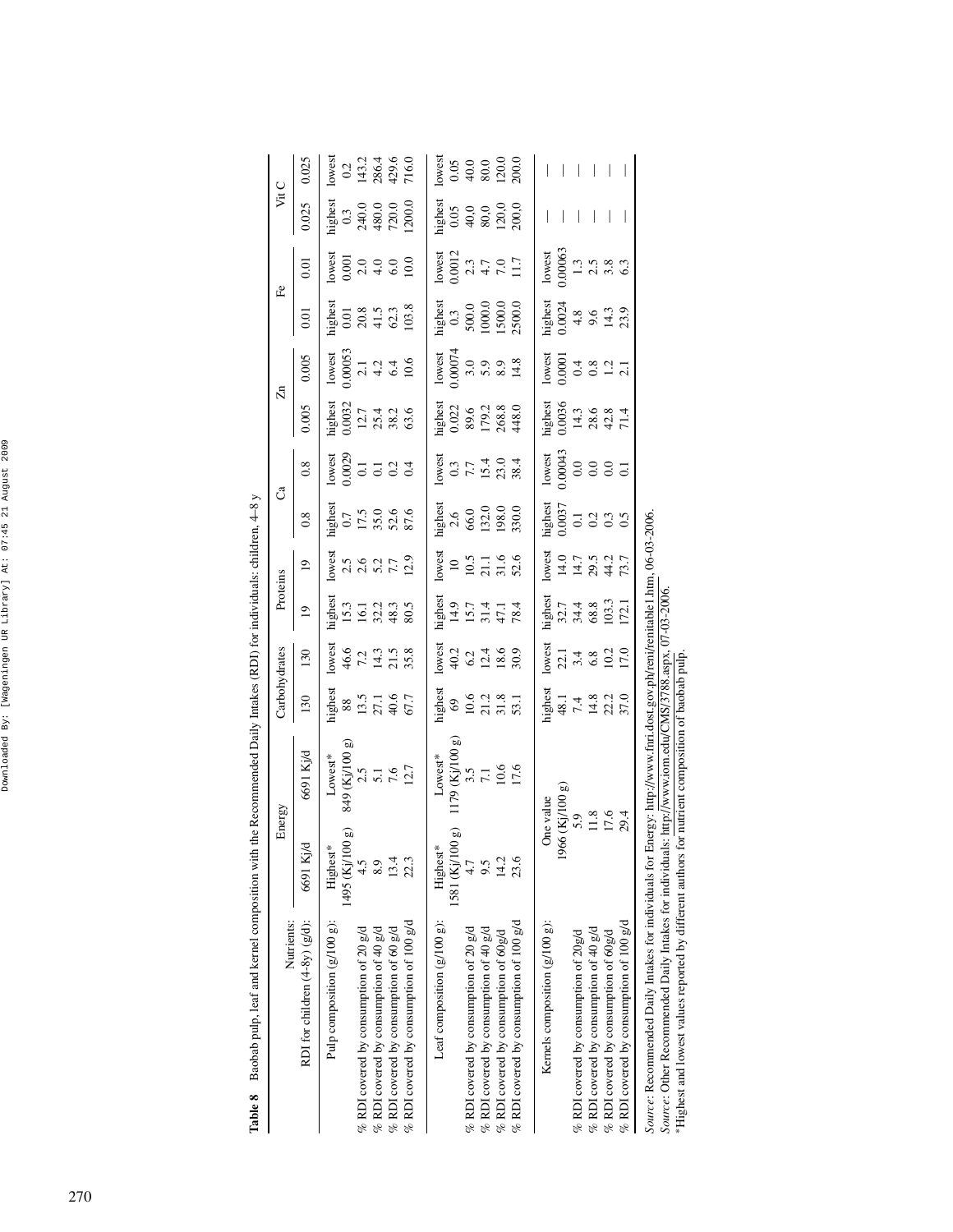| d<br>¢<br>ı                                           |
|-------------------------------------------------------|
| ì<br>ı<br>í                                           |
| ł<br>ł<br>Ó<br>i                                      |
| Ï<br>I<br>í                                           |
| t                                                     |
| J<br>J<br>ì<br>ï                                      |
| I<br>i<br>l<br>l<br>ı<br>Ï                            |
| i                                                     |
| I<br>İ<br>l<br>Í<br>֚֬֕<br>ì<br>I<br>١<br>I<br>I<br>j |
| i<br>l<br>ï<br>١<br>I                                 |
| ĵ<br>l<br>ļ<br>j<br>ì                                 |

| Nutrients:                                                                                                                 | Energy              |                  | Carbohydrates                                                                                                                                                                                                                                                                                                                                        |                                                     | Proteins                                              |                                                                                                                                                                                                                         |                                                                                                                                                                                                                                            | ්                                                                                                                                                        |                                                                                          | $\overline{z}$                                                                                                                                                                          |                                                    | $\mathbb{F}^{\mathbb{C}}$                                                                           | Vit C                                                                                                                                                                                                                     |                                                |
|----------------------------------------------------------------------------------------------------------------------------|---------------------|------------------|------------------------------------------------------------------------------------------------------------------------------------------------------------------------------------------------------------------------------------------------------------------------------------------------------------------------------------------------------|-----------------------------------------------------|-------------------------------------------------------|-------------------------------------------------------------------------------------------------------------------------------------------------------------------------------------------------------------------------|--------------------------------------------------------------------------------------------------------------------------------------------------------------------------------------------------------------------------------------------|----------------------------------------------------------------------------------------------------------------------------------------------------------|------------------------------------------------------------------------------------------|-----------------------------------------------------------------------------------------------------------------------------------------------------------------------------------------|----------------------------------------------------|-----------------------------------------------------------------------------------------------------|---------------------------------------------------------------------------------------------------------------------------------------------------------------------------------------------------------------------------|------------------------------------------------|
| RDI for pregnant women, 19-30y (g/d):                                                                                      | 9033 Kj/d           | 9033 Kj/d        | 175                                                                                                                                                                                                                                                                                                                                                  | 175                                                 | $\overline{7}$                                        |                                                                                                                                                                                                                         |                                                                                                                                                                                                                                            |                                                                                                                                                          | 0.011                                                                                    | 0.011                                                                                                                                                                                   | 0.027                                              | 0.027                                                                                               | 0.085                                                                                                                                                                                                                     | 0.085                                          |
| Pulp composition $(g/100 g)$ :                                                                                             | highest             | lowest           | $\frac{1}{2}$<br>$\frac{1}{2}$<br>$\frac{1}{2}$<br>$\frac{1}{2}$<br>$\frac{1}{2}$<br>$\frac{1}{2}$<br>$\frac{1}{2}$<br>$\frac{1}{2}$<br>$\frac{1}{2}$<br>$\frac{1}{2}$<br>$\frac{1}{2}$<br>$\frac{1}{2}$                                                                                                                                             |                                                     | highest<br>15.3<br>4.3<br>8.6<br>21.5<br>21.5         |                                                                                                                                                                                                                         | highest<br>0.7<br>14.0<br>12.0<br>20.1<br>70.1                                                                                                                                                                                             |                                                                                                                                                          | highest<br>0.0032<br>5.8<br>11.6<br>17.3<br>28.9                                         |                                                                                                                                                                                         | ighest<br>0.01<br>7.7<br>15.4<br>38.4              |                                                                                                     | $\frac{1}{2}$<br>$\frac{1}{2}$<br>$\frac{1}{2}$<br>$\frac{1}{2}$<br>$\frac{1}{2}$<br>$\frac{1}{2}$<br>$\frac{1}{2}$<br>$\frac{1}{2}$<br>$\frac{1}{2}$<br>$\frac{1}{2}$<br>$\frac{1}{2}$<br>$\frac{1}{2}$<br>$\frac{1}{2}$ |                                                |
|                                                                                                                            | `où<br>1495 (Kj/100 | 849 (Kj/100 g)   |                                                                                                                                                                                                                                                                                                                                                      |                                                     |                                                       |                                                                                                                                                                                                                         |                                                                                                                                                                                                                                            |                                                                                                                                                          |                                                                                          |                                                                                                                                                                                         |                                                    |                                                                                                     |                                                                                                                                                                                                                           |                                                |
| % RDI covered by consumption of 20g/d                                                                                      |                     |                  |                                                                                                                                                                                                                                                                                                                                                      |                                                     |                                                       |                                                                                                                                                                                                                         |                                                                                                                                                                                                                                            |                                                                                                                                                          |                                                                                          |                                                                                                                                                                                         |                                                    |                                                                                                     |                                                                                                                                                                                                                           |                                                |
| % RDI covered by consumption of 40 $g/d$                                                                                   |                     | $\frac{9}{3}$ .8 |                                                                                                                                                                                                                                                                                                                                                      |                                                     |                                                       |                                                                                                                                                                                                                         |                                                                                                                                                                                                                                            |                                                                                                                                                          |                                                                                          |                                                                                                                                                                                         |                                                    |                                                                                                     |                                                                                                                                                                                                                           |                                                |
| % RDI covered by consumption of 60g/d                                                                                      |                     |                  |                                                                                                                                                                                                                                                                                                                                                      | lowest<br>46.6<br>5.3<br>10.7<br>16.0               |                                                       |                                                                                                                                                                                                                         |                                                                                                                                                                                                                                            | 1<br>00029<br>0.0029<br>0.01<br>0.03                                                                                                                     |                                                                                          | $\frac{1}{2}$<br>$\frac{1}{2}$<br>$\frac{1}{2}$<br>$\frac{1}{2}$<br>$\frac{1}{2}$<br>$\frac{1}{2}$<br>$\frac{1}{2}$<br>$\frac{1}{2}$<br>$\frac{1}{2}$<br>$\frac{1}{2}$<br>$\frac{1}{2}$ |                                                    | $100001$<br>$0.001$<br>$0.7$<br>$1.5$<br>$3.7$<br>$3.7$                                             |                                                                                                                                                                                                                           | lowest<br>0.2<br>0.2<br>42.2<br>126.4<br>126.4 |
| % RDI covered by consumption of 100 g/d                                                                                    | 16.5                | 9.4              |                                                                                                                                                                                                                                                                                                                                                      |                                                     |                                                       |                                                                                                                                                                                                                         |                                                                                                                                                                                                                                            |                                                                                                                                                          |                                                                                          |                                                                                                                                                                                         |                                                    |                                                                                                     |                                                                                                                                                                                                                           |                                                |
| Leaf composition (g/100 g):                                                                                                | highest             | lowest           |                                                                                                                                                                                                                                                                                                                                                      |                                                     |                                                       |                                                                                                                                                                                                                         |                                                                                                                                                                                                                                            |                                                                                                                                                          |                                                                                          |                                                                                                                                                                                         |                                                    |                                                                                                     |                                                                                                                                                                                                                           | lowes                                          |
|                                                                                                                            | άò<br>1581 (Kj/10)  | 179 (Kj/100 g)   | $\frac{1}{2}$<br>$\frac{1}{2}$<br>$\frac{1}{2}$<br>$\frac{1}{2}$<br>$\frac{1}{2}$<br>$\frac{1}{2}$<br>$\frac{1}{2}$<br>$\frac{1}{2}$<br>$\frac{1}{2}$<br>$\frac{1}{2}$<br>$\frac{1}{2}$<br>$\frac{1}{2}$<br>$\frac{1}{2}$<br>$\frac{1}{2}$<br>$\frac{1}{2}$<br>$\frac{1}{2}$<br>$\frac{1}{2}$<br>$\frac{1}{2}$<br>$\frac{1}{2}$<br>$\frac{1}{2}$<br> | 10west<br>4 4 5 0 3 3 0<br>4 9 0 13 3 0<br>13 13 13 | highest<br>14.9<br>4.2<br>8.4<br>21.0<br>21.0         | $\frac{3}{2}$<br>$\frac{3}{2}$<br>$\frac{3}{2}$<br>$\frac{5}{2}$<br>$\frac{6}{2}$<br>$\frac{7}{2}$<br><br>$\frac{8}{2}$<br><br><br><br><br><br><br><br><br><br><br><br><br><br><br><br><br><br><br><br><br><br><br><br> | highest<br>2.6<br>52.8<br>105.6<br>158.4<br>264.0                                                                                                                                                                                          | lowest<br>0.3<br>6.1<br>12.3<br>18.4<br>18.4                                                                                                             | $\begin{array}{l} \text{highest} \\ 0.022 \\ 40.7 \\ 81.5 \\ 122.2 \\ 203.6 \end{array}$ | $\frac{1}{2}$<br>$\frac{1}{2}$<br>$\frac{3}{2}$<br>$\frac{4}{5}$<br>$\frac{5}{2}$<br>$\frac{6}{7}$<br>$\frac{1}{2}$<br>$\frac{3}{4}$<br>$\frac{6}{7}$                                   | highest<br>0.3<br>188.1<br>576.3<br>564.4<br>940.7 | $\begin{array}{r}\n 1 \text{owest} \\  0.0012 \\  0.9 \\  1.7 \\  2.6 \\  4.3\n \end{array}$        | highest<br>0.05<br>11.8<br>23.5<br>38.8                                                                                                                                                                                   |                                                |
| % RDI covered by consumption of 20g/d                                                                                      |                     | 2.6              |                                                                                                                                                                                                                                                                                                                                                      |                                                     |                                                       |                                                                                                                                                                                                                         |                                                                                                                                                                                                                                            |                                                                                                                                                          |                                                                                          |                                                                                                                                                                                         |                                                    |                                                                                                     |                                                                                                                                                                                                                           | 05<br>113<br>113<br>38                         |
| % RDI covered by consumption of 40 $g/d$                                                                                   |                     |                  |                                                                                                                                                                                                                                                                                                                                                      |                                                     |                                                       |                                                                                                                                                                                                                         |                                                                                                                                                                                                                                            |                                                                                                                                                          |                                                                                          |                                                                                                                                                                                         |                                                    |                                                                                                     |                                                                                                                                                                                                                           |                                                |
| % RDI covered by consumption of 60g/d                                                                                      | 10.5                | $7.8$            |                                                                                                                                                                                                                                                                                                                                                      |                                                     |                                                       |                                                                                                                                                                                                                         |                                                                                                                                                                                                                                            |                                                                                                                                                          |                                                                                          |                                                                                                                                                                                         |                                                    |                                                                                                     |                                                                                                                                                                                                                           |                                                |
| % RDI covered by consumption of $100 \text{ g/d}$                                                                          | I7.5                | 13.1             |                                                                                                                                                                                                                                                                                                                                                      |                                                     |                                                       | $\overline{14.1}$                                                                                                                                                                                                       |                                                                                                                                                                                                                                            |                                                                                                                                                          |                                                                                          |                                                                                                                                                                                         |                                                    |                                                                                                     |                                                                                                                                                                                                                           |                                                |
| Kernels composition $(g/100 g)$ :                                                                                          | One value           |                  |                                                                                                                                                                                                                                                                                                                                                      |                                                     |                                                       |                                                                                                                                                                                                                         |                                                                                                                                                                                                                                            |                                                                                                                                                          |                                                                                          |                                                                                                                                                                                         |                                                    |                                                                                                     |                                                                                                                                                                                                                           |                                                |
|                                                                                                                            | ದಾ<br>1966 (KJ/10)  |                  | ighest<br>48.1<br>10.1<br>20.2<br>50.3                                                                                                                                                                                                                                                                                                               | Lowest<br>21.1<br>5.3<br>10.7<br>16.0<br>26.6       | highest<br>32.7<br>9.2<br>9.3<br>13<br>45<br>45<br>45 | lowest<br>14.0<br>3.9<br>7.9<br>11.8<br>19.7                                                                                                                                                                            | $\frac{1}{2}$<br>$\frac{1}{2}$<br>$\frac{1}{2}$<br>$\frac{1}{2}$<br>$\frac{1}{2}$<br>$\frac{1}{2}$<br>$\frac{1}{2}$<br>$\frac{1}{2}$<br>$\frac{1}{2}$<br>$\frac{1}{2}$<br>$\frac{1}{2}$<br>$\frac{1}{2}$<br>$\frac{1}{2}$<br>$\frac{1}{2}$ | $\begin{array}{c} \text{Lowest} \\ \text{O.00043} \\ \text{O.01} \\ \text{O.01} \\ \text{O.02} \\ \text{O.03} \\ \text{O.04} \\ \text{O.03} \end{array}$ | Highest<br>0.0036<br>6.5<br>13                                                           | $\frac{1}{2}$<br>$\frac{0.0001}{0.0001}$<br>$\frac{0.4}{0.0001}$                                                                                                                        |                                                    | $\frac{1}{2}$<br>$\frac{0.00063}{0.5}$<br>$\frac{0.5}{0.5}$<br>$\frac{0.3}{0.5}$<br>$\frac{4}{1.3}$ |                                                                                                                                                                                                                           |                                                |
| % DRI covered by consumption of 20g/d                                                                                      | 4.                  |                  |                                                                                                                                                                                                                                                                                                                                                      |                                                     |                                                       |                                                                                                                                                                                                                         |                                                                                                                                                                                                                                            |                                                                                                                                                          |                                                                                          |                                                                                                                                                                                         |                                                    |                                                                                                     |                                                                                                                                                                                                                           |                                                |
| $%$ DRI covered by consumption of 40 g/d                                                                                   |                     |                  |                                                                                                                                                                                                                                                                                                                                                      |                                                     |                                                       |                                                                                                                                                                                                                         |                                                                                                                                                                                                                                            |                                                                                                                                                          |                                                                                          |                                                                                                                                                                                         |                                                    |                                                                                                     | I                                                                                                                                                                                                                         |                                                |
| % DRI covered by consumption of 60g/d                                                                                      |                     |                  |                                                                                                                                                                                                                                                                                                                                                      |                                                     |                                                       |                                                                                                                                                                                                                         |                                                                                                                                                                                                                                            |                                                                                                                                                          | 19.5<br>32.5                                                                             |                                                                                                                                                                                         |                                                    |                                                                                                     |                                                                                                                                                                                                                           |                                                |
| % DRI covered by consumption of 100 g/d                                                                                    | 21.8                |                  |                                                                                                                                                                                                                                                                                                                                                      |                                                     |                                                       |                                                                                                                                                                                                                         |                                                                                                                                                                                                                                            |                                                                                                                                                          |                                                                                          |                                                                                                                                                                                         |                                                    |                                                                                                     |                                                                                                                                                                                                                           |                                                |
| Source: Recommended Daily Intakes for individuals for Energy: http://www.fnri.dost.gov.ph/reni/renitable1.htm, 06-03-2006. |                     |                  |                                                                                                                                                                                                                                                                                                                                                      |                                                     |                                                       |                                                                                                                                                                                                                         |                                                                                                                                                                                                                                            |                                                                                                                                                          |                                                                                          |                                                                                                                                                                                         |                                                    |                                                                                                     |                                                                                                                                                                                                                           |                                                |

Source: Recommended Daily Intakes for individuals: http://www.iom.edu/CMS/3788.aspx, 07-03-2006.<br>Source: Recommended Daily Intakes for individuals: http://www.iom.edu/CMS/3788.aspx, 07-03-2006.<br>\*Highest and lowest values r *Source*: Recommended Daily Intakes for individuals: http://www.iom.edu/CMS/3788.aspx, 07-03-2006.

∗Highest and lowest values reported by different authors for nutrient composition of baobab pulp.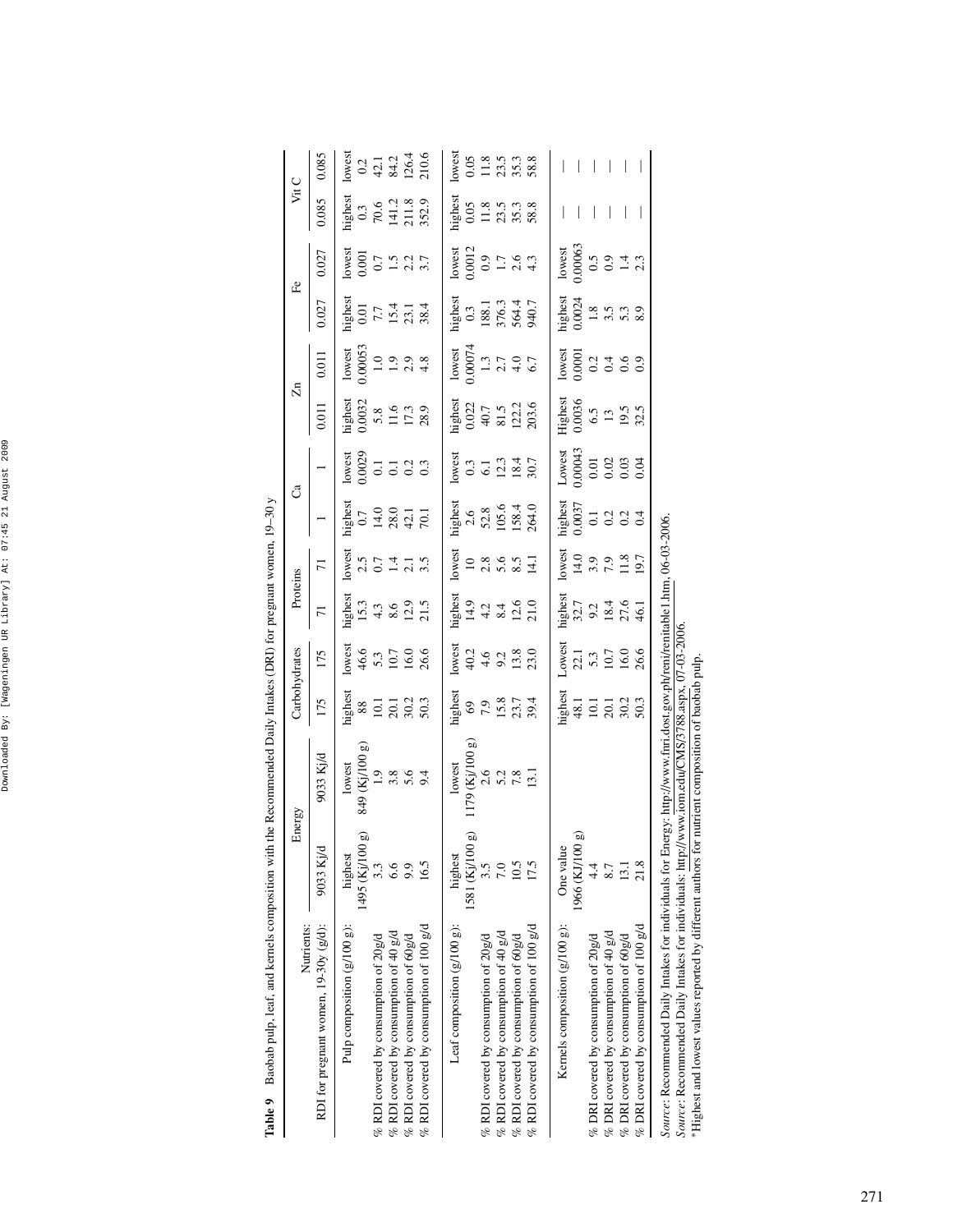with the Recommended Daily Intake (RDI) for children (4–8 y) and for pregnant women (19–30 y) is presented in Tables 8 and 9, respectively.

A consumption of 20 g of pulp by a child (4–8 y) will cover 143% of the RDI, considering the lowest reported vitamin C content by the authors. If the highest reported vitamin C content is considered, the coverage will even be 240% for the same quantity. In other words, 13.9 g of pulp with the lowest reported vitamin C content and 8.3 g of pulp with the highest reported vitamin C content is enough to cover the RDI of such a child. Moreover, according to Carr (1955), the bulk of the vitamin C in baobab pulp is present in the reduced form (307 mg/100 g of reduced form out of 328 mg/100 g vitamin C). As the major metabolites of ascorbic acid in the human body are dehydroascorbic acid, 2,3-diketogulonic acid and oxalic acid (the reduced form of vitamin C), it can be concluded that about 93% of the vitamin C present in baobab pulp may be well absorbed.

The reported lowest and highest carbohydrate content of the pulp allows coverage of 21.5% and 40.6% of the RDI when 60 g is consumed by a child. The great variation in the reported iron, zinc, and calcium contents renders it difficult to estimate the contribution of baobab pulp to the RDI of these minerals. However, considering the highest reported values, the consumption of 40 g of baobab pulp is enough to cover 41.5% of the RDI for iron; 25.4% of the RDI for zinc, and 35% of the RDI for calcium. The energy content of the pulp is rather low when compared with the RDI for children.

A similar trend is observed for pregnant women (19–30 y). The consumption of 40 g of pulp by a pregnant woman will cover 84 to 141% of her RDI of vitamin C, considering the lowest and the highest vitamin C content of the pulp reported by authors. Moreover, a consumption of 100 g pulp will cover 26 to 50% of the carbohydrate RDI for pregnant women. As mentioned for the children, the coverage of iron, zinc, and calcium RDI is possible only when the highest reported values are considered for the pulp. Consumption of 60 g and 100 g would cover 23.1% and 38.4 % of the RDI for iron; 17.3% and 28.7% of the RDI for zinc; 42.1% and 70.1% of the RDI for calcium; 30.2% and 50.3% of the RDI for carbohydrates, respectively. The energy content is also low for the RDI for pregnant women.

**Table 10** Antioxidant capacity of baobab pulp compared to other fruits

|                                 | Integral antioxidant capacity (IAC) corresponding to the sum of the<br>corresponding water and lipid soluble antioxidants capacity |  |  |
|---------------------------------|------------------------------------------------------------------------------------------------------------------------------------|--|--|
| Products                        | IAC (mmol Trolox equivalent/g fresh<br>weight, uncooked portion)                                                                   |  |  |
| Baobab Fruit pulp               | 11.1                                                                                                                               |  |  |
| <b>Baobab Dry leaves</b><br>8.7 |                                                                                                                                    |  |  |
| Baobab Fruit glycolic extract   | 1.02                                                                                                                               |  |  |
| Baobab Leaves glycolic extract  | 4.41                                                                                                                               |  |  |
| Kiwi fruit pulp                 | 0.34                                                                                                                               |  |  |
| Orange fresh pulp               | 0.10                                                                                                                               |  |  |
| Strawberry fresh pulp           | 0.91                                                                                                                               |  |  |
| Apple fresh pulp                | 0.16                                                                                                                               |  |  |

*Source*: Vertuani et al. (2002)

There is no doubt that baobab pulp is a valuable source of vitamin C. If an added value would be given to the pulp by improving its handling, its quality, and storage stability using adequate processing methods, this might help to enhance interest about the pulp and lead to a better organization of this food chain in developing countries where the tree occurs and its food is well appreciated. At present, the preservation of the pulp, despite all its importance, is not properly controlled by the population, leading to undesirable losses. Subsequently, research is important to overcome problems in prolonging the shelf-life of the pulp in order to retain its nutritive value and sensorial properties. Bioavailability studies are necessary for a better appreciation of the contribution to human health since the dietary intake can never be fully utilized by the human body.

#### *Kernels*

The kernels are known for their high protein content. Consumption of 20 g can cover 15 to 34% of the protein RDI for children (Table 8), while for pregnant women 60 g can cover 27% of the RDI based on the highest reported content (Table 9). Moreover, consumption of 100 g can cover 22% of the energy RDI for pregnant women and 29.4% of energy RDI for children. Oil is extracted from the kernel and used for food and medicinal purposes. It is important to keep in mind that these data are related to the raw product and that further studies are required to evaluate the effect of cooking or other processing operations on the nutritive value of these products.

## *Antioxidant Capacity of Pulp and Leaves*

Consuming antioxidant-rich foods can contribute to the prevention of oxidation in the human cell, hence of some diseases. In addition to the general chemical composition of baobab pulp and leaves discussed previously, Vertuani et al. (2002) investigated their antioxidant capacity and compared this with that of other common fruits (Table 10), using the photochemiluminescence method. They indicated that the antioxidant property of the pulp (measured as the Integral Antioxidant Capacity— IAC—value) was 100 times higher than that of orange pulp. This antioxidant capacity may vary depending on the measuring method used, but the comparison with other fruits could still give similar trends. Cook et al. (1998) also investigated the antioxidant content of the aqueous extract of wild plants and found that baobab leaves have an antioxidant content of 7.7  $\mu$ mol/g dw expressed as Trolox equivalents. This result is almost 1000 times lower than the one reported by Vertuani et al. (2002), who found that the water-soluble antioxidant capacity of dry baobab leaves was 6.4 mmol Trolox equivalent/g.

These antioxidant activities were measured in fresh raw material and the effect of cooking and storage is not well known. Only Tarwadi and Agte (2005) investigated the antioxidative activity of some fruits and root vegetables before and after cooking. The antioxidant activity was measured as the inhibition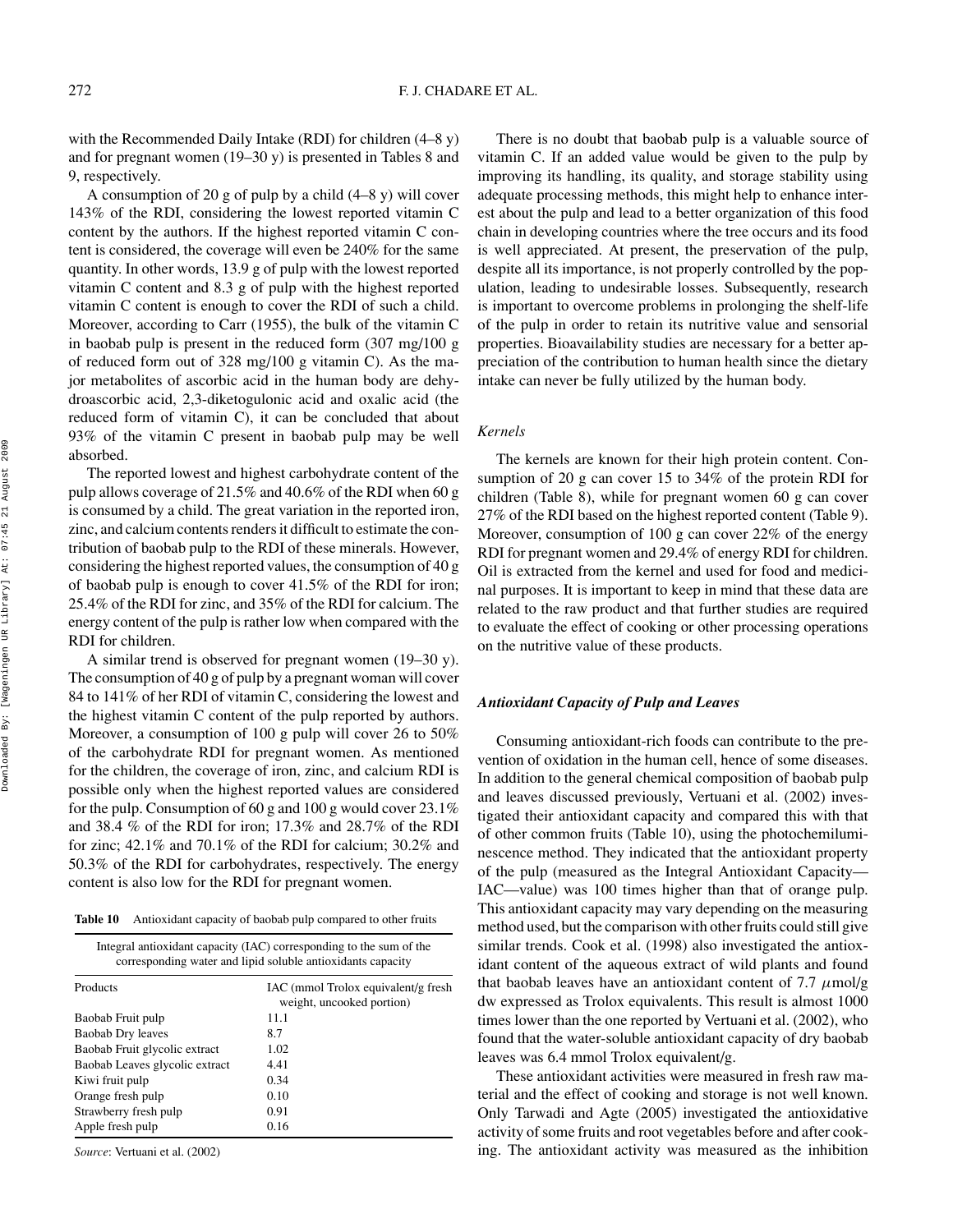of thiobarbituric acid reactive substances (TBARS), superoxide radical scavenging activity (SOSA), and ferrous iron chelating ability (FICA). They found that there were significant cooking losses for each of the assessed antioxidant parameters.

More research is needed on the antioxidative activity of baobab pulp and leaves during various processing operations, as well as the concentration of the related water soluble and fat-soluble compounds.

## *CONCLUDING REMARKS*

From this literature review on baobab pulp, leaves, whole seeds, and kernels, it can be concluded that reported data show considerable variation although a fair number of investigations have been published about baobab products. We suggested some reasons to explain those variations. There is a lack of information on the vitamin content of baobab parts except for vitamin C. Whatever the variability, baobab pulp is apparently rich in vitamin C, the leaves are rich in good quality proteins and minerals, and the kernels in fat. Most essential amino acids are present in the leaves. The pulp and the leaves also exhibit antioxidant activity. During future research, care should be taken to limit variability in collecting material, and in chemical analysis, and the data related to the environment of the samples should be described in detail. Further research is necessary to improve the quality and the shelf-life of the pulp, to investigate the antioxidant activity of the pulp and the leaves, to provide information about the bioavailability of macronutrients and micronutrients, and the effects of cooking and other processing techniques on the overall nutritional value of the products in order to improve present day practices as a measure to support the nutritional status of rural populations that incorporate baobab food products in their diet.

With respect to future research we recommend that:

- 1. More attention should be given to sampling, sample pretreatment, accuracy, and precision in analyses in order to get more reliable information about biological variation.
- 2. Nutritional research should focus on digestibility and bioavailability for a better nutritional evaluation of baobab products.
- 3. Detailed studies should be carried out on the effects of processing and storage on nutrient composition.

## *REFERENCES*

- Aitzetmüller, K. (1996). Intended use of Malvales seed oils in novel food formulations - a warning. *Journal of the American Oil Chemists' Society*. **73**:1737– 1738.
- Ajayi, L. A., Dawodu, F. A., and Oderinde, R. A. (2003). Fatty acid composition and metal content of*Adansonia digitata* seeds and seed oil. *La Rivisita Italiana Delle Sosteanze Grasse*. **80**:41–43.
- Alverson, W. S., Whitlock, B. A., Nyffeler, R., Bayer, C., and Baum, D. A. (1999). Phylogeny of the core Malvales: Evidence from ndhF sequence data. *American Journal of Botany*. **86**:1474–1486.
- Andrianaivo-Rafehivola, A. A., Gaydou, E. M., and Rakotovao, L. H. (1994a). Revue sur les effets biologiques des acides gras cyclopropèniques, *Oleagineux ´* . **49**:177–188.
- Andrianaivo-Rafehivola, A. A., Cao, J., and Gaydou, E. E. (1994b). Effects of fresh and heated Baobab seed oil feeding on growth, food consumption and weight of some organs in rats. *Revue Française des Corps Gras*. 41:53-59.
- Andy, E. O. H. and Eka, O. U. (1985). Nutritive value of leaves of baobab tree (*Adansonia digitata*). *West African Journal of Biological and Applied Chemistry*. **30**:3–10.
- Anonymous. (1998). Agronomic research in Mali identifies local sources of micronutrients. United Nations Systems Forum on Nutrition, Sub-committee on nutrition. *SCN News*. **17**:71–73.
- Arnold, T. H., Well, M. J., and Wehmeyer, A. S. (1995). Koisan food plants: taxa with potential for economic exploitation. **In:** Wickens, J. R., Goodin, and Field, D. V. Ed. *Plants for Arid Lands*. London: Allen and Unwin, pp. 69–86.
- Assogbadjo, A. E., Kyndt, T., Sinsin, B., Gheysen, G., and Van Damme, P. (2006). Patterns of genetic and morphometric diversity in baobab (*Adansonia digitata*) populations across different climatic zones of Benin (West Africa). *Annals of Botany*. **97**:819–830.
- Barminas, J. T., Charles, M., and Emmanuel, D. (1998). Mineral composition of non-conventional leafy vegetables. *Plant Foods for Human Nutrition*. **53**:29– 36.
- Baum, D. A. (1995). A systematic revision of Adansonia (Bombacaceae).*Annals of the Missouri Botanical Garden*. **82**:440–471.
- Becker, B. (1983). The contribution of wild plants to human nutrition in the Ferlo (Northern Senegal). *Agroforestry Systems*. **1**:257–267.
- Boukari, I., Shier, N. W., Fernandez, X. E., Frisch, J., Watkins, B. A., Pawloski, L., and Fly, A. D. (2001). Calcium analysis of selected Western African foods. *Journal of Food Composition and Analysis*. **14**:37–42.
- Busson, F. (1965). *Plantes Alimentaires de l'Ouest Africain, Etude botanique, biologique et chimique*. Marseille, France: Leconte.
- Carr, W. R. (1955). Ascorbic acid content of baobab fruit. *Nature*. **176**:1273.
- Carr, W. R. (1958). The baobab tree a good source of ascorbic acid. *Central African Journal of Medicine*. **4**:372–374.
- Codjia, J. T. C., Assogbadjo, A. E., and Ekué, M. R. M. (2003). Diversité et valorisation au niveau local des ressources forestières alimentaires végétales du B´enin. *Cahiers Agriculture*. **12**:321–331.
- Codjia, J. T. C., Fonton-Kiki, B., Assogbadjo, A. E., and Ekue, M. R. M. (2001). *Le baobab (Adansonia digitata) Une espece ` a` usage multiple au*  $Bénin$ , Cotonou, Bénin: Coco Multimédia.
- Cook, J. A., Van der Jagt, D. J., Dasgupta, A., Mounkaila, G., Glew, R. S., Blackwell, W., and Glew, R. H. (1998). Use of the Trolox assay to estimate the antioxidant content of seventeen edible wild plants of Niger. *Life Sciences*. **63**:105–110.
- Diop, A. G., Sakho, M., Dornier, M., Cisse, M., and Reynes, M. (2005). Le baobab Africain (Adansonia digitata L.): principales caractéristiques et utilisations. *Fruits*. **61**:55–69.
- Eteshola, E. and Oraedu, A. C. I. (1996). Fatty acid compositions of tigernut tubers (Cyperus esculentus L), baobab seeds (Adansonia digitata L), and their mixture. *Journal of the American Oil Chemists Society*. **73**:255–257.
- Ezeagu, I. E., Petzke, K. J., Lange, E., and Metges, C. C. (1998). Fat content and fatty acid composition of oils extracted from selected wild-gathered tropical plant seeds from Nigeria. *Journal of the American Oil Chemists Society*. **75**:1031–1035.
- FAO/WHO/UNU, Energy and Protein Requirements. Reports of a joint FAO/WHO/UNU Expert Consultation, 1985.
- Gaydou, E. M., Bianchini, J. P., and Ralaimanarivo, A. (1979). Huile de baobab africain: *Adansonia digitata* L. composition des acides gras et des sterols. *Revue Francaise des Corps Gras*. **26**:447–448.
- Ghani, A. and Agbejule, A. O. (1986). A pharmacognostic study of the fruits of *Adansonia digitata* L. **In**: Eds., Sofowora, A., *The State of Medicinal Plant Research in Nigeria*, Ife, Nigeria, University of Ife, pp. 181–185.